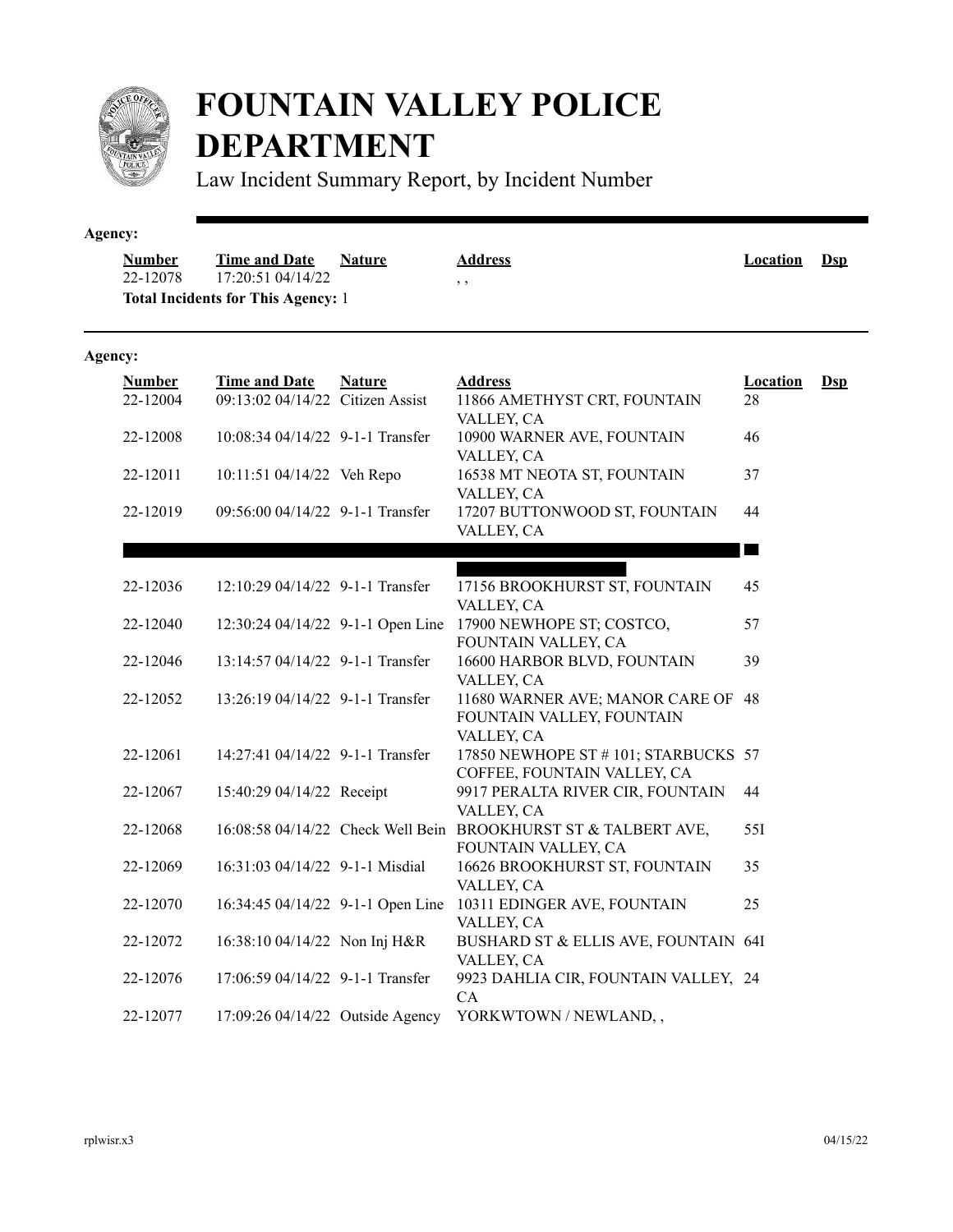| <b>Number</b>                              | Time and Date                      | <b>Nature</b> | <b>Address</b>                   | <b>Location</b> | $\mathbf{Dsp}$ |  |  |
|--------------------------------------------|------------------------------------|---------------|----------------------------------|-----------------|----------------|--|--|
| 22-12080                                   | $17:31:1004/14/22$ Illegal Parking |               | 18120 BROOKHURST ST #17; FIRST   | 65              |                |  |  |
|                                            |                                    |               | CLASS CLEANERS, FOUNTAIN VALLEY, |                 |                |  |  |
|                                            |                                    |               | CA                               |                 |                |  |  |
| 22-12089                                   | 19:47:15 04/14/22 Reckless Veh     |               | SLATER AVE & MAGNOLIA ST,        | 43I             |                |  |  |
|                                            |                                    |               | FOUNTAIN VALLEY, CA              |                 |                |  |  |
| 22-12091                                   | 20:14:53 04/14/22 9-1-1 Transfer   |               | 5320, FOUNTAIN VALLEY, CA        |                 |                |  |  |
| <b>Total Incidents for This Agency: 20</b> |                                    |               |                                  |                 |                |  |  |

Agency: Fountain Valley PD

| <b>Number</b> | <b>Time and Date</b>              | <b>Nature</b> | <b>Address</b>                                                                   | <b>Location</b> | $\mathbf{Dsp}$ |
|---------------|-----------------------------------|---------------|----------------------------------------------------------------------------------|-----------------|----------------|
| 22-11626      | 00:14:26 04/11/22 Susp Veh        |               | 16924 TAHOMA ST, FOUNTAIN VALLEY, 34<br>CA                                       |                 |                |
| 22-11627      | 00:51:50 04/11/22 9-1-1 Transfer  |               | 10390 MARGARITA AVE, FOUNTAIN<br>VALLEY, CA                                      | 15              |                |
| 22-11628      | 01:15:57 04/11/22 Domestic Disput |               | 9983 THISTLE AVE, FOUNTAIN VALLEY, 24<br>CA                                      |                 |                |
| 22-11629      | 01:22:39 04/11/22 Susp Subj       |               | 12191 EDINGER AVE, FOUNTAIN<br>VALLEY, CA                                        | 29              |                |
| 22-11630      | 01:23:47 04/11/22 Outside Agency  |               | 9188 CALADIUM AVE, FOUNTAIN<br>VALLEY, CA                                        | 23              |                |
| 22-11631      | 01:50:38 04/11/22 Susp Subj       |               | 16320 SCOTCH PINE ST, FOUNTAIN<br>VALLEY, CA                                     | 23              |                |
| 22-11632      | 02:26:47 04/11/22 Direct Pat/Othe |               | 16400 BROOKHURST ST; FV REC<br>CENTER, FOUNTAIN VALLEY, CA                       | 25              |                |
| 22-11633      | 02:30:12 04/11/22 Vehicle Check   |               | 16400 BROOKHURST ST; FV REC<br>CENTER; FIELD 8, FOUNTAIN VALLEY,                 | 25              |                |
| 22-11634      | 02:40:03 04/11/22 Direct Pat/Othe |               | CA<br>16801 EUCLID ST; MILE SQUARE PARK, 36<br>ORANGE, CA                        |                 |                |
| 22-11635      |                                   |               | 02:58:14 04/11/22 9-1-1 Abandoned 10745 LEHNHARDT AVE, FOUNTAIN<br>VALLEY, CA    | 16              |                |
| 22-11636      | 03:14:15 04/11/22 Traffic Stop    |               | SAN BRUNO ST & WARNER AVE,<br>FOUNTAIN VALLEY, CA                                | 45              |                |
| 22-11637      | 03:27:06 04/11/22 Priv Prop Imp   |               | 9440 CLOVER AVE, FOUNTAIN VALLEY, 33<br>CA                                       |                 |                |
| 22-11638      | 04:33:26 04/11/22 Trans Complaint |               | 17330 NEWHOPE ST # G; NETWORK<br>ROOTER AND PLUMBING INC,<br>FOUNTAIN VALLEY, CA | 48              |                |
| 22-11639      | 05:04:24 04/11/22 Bike Stop       |               | 17300 EUCLID ST; VALLEY PARK<br>APARTMENTS, FOUNTAIN VALLEY, CA                  | 47              |                |
| 22-11640      |                                   |               | 05:39:24 04/11/22 Drone Complaint 17292 EUCLID ST # A, FOUNTAIN<br>VALLEY, CA    | 47              |                |
| 22-11641      | 06:01:46 04/11/22 9-1-1 Misdial   |               | 11345 SLATER AVE; FOUNTAIN VALLEY 47<br>SELF STORAGE, FOUNTAIN VALLEY,<br>CA     |                 |                |
| 22-11642      | 06:05:47 04/11/22 Illegal Parking |               | 10402 AVENIDA CINCO DE MAYO,<br>FOUNTAIN VALLEY, CA                              | 45              |                |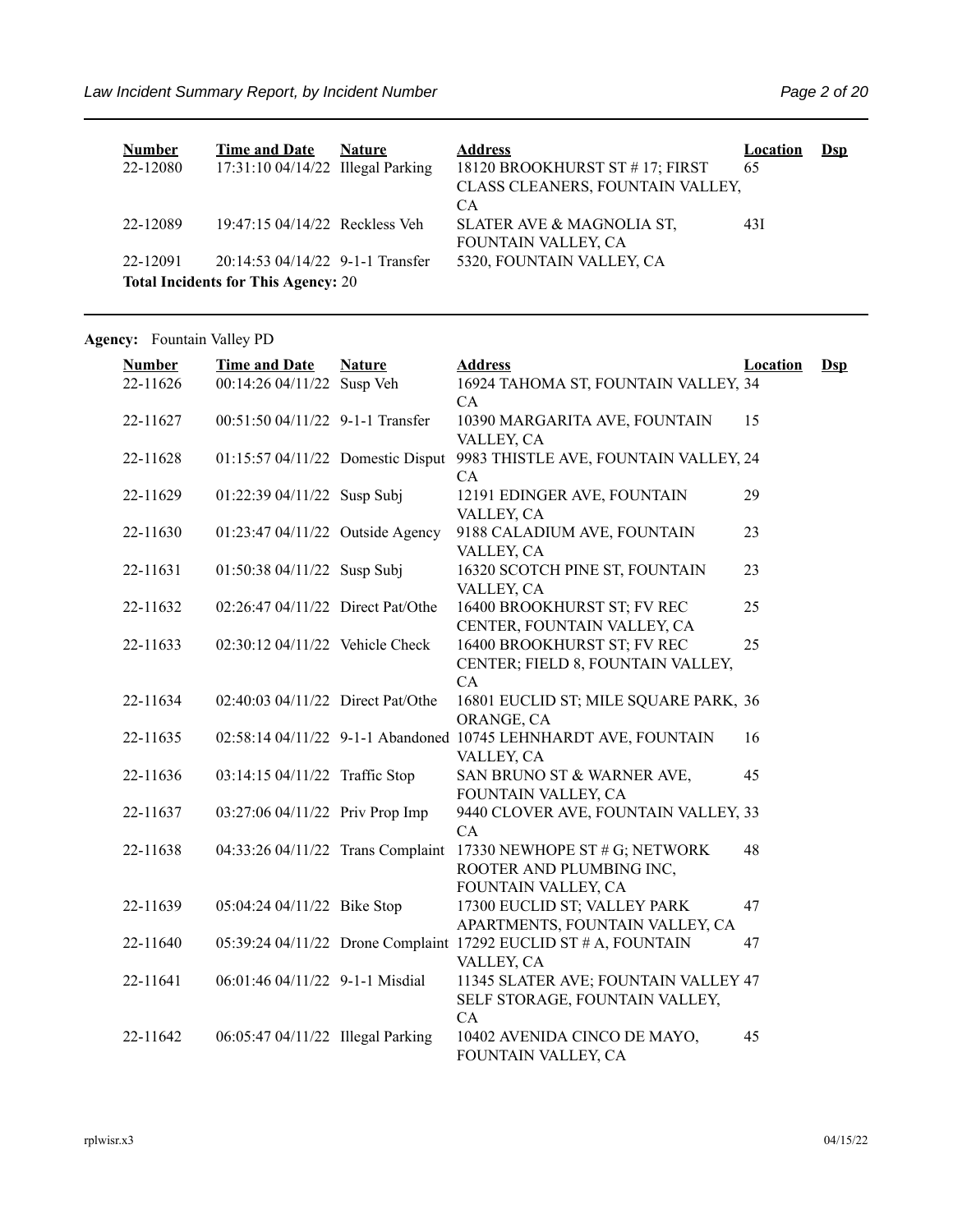| <b>Number</b><br>22-11643 | <b>Time and Date</b><br>06:17:15 04/11/22 9-1-1 Misdial | <b>Nature</b> | <b>Address</b><br>EUCLID ST & WARNER AVE, FOUNTAIN 37I                                          | <b>Location</b> | $\mathbf{Dsp}$ |
|---------------------------|---------------------------------------------------------|---------------|-------------------------------------------------------------------------------------------------|-----------------|----------------|
| 22-11644                  | 06:20:16 04/11/22 Traffic Stop                          |               | VALLEY, CA<br>18025 BROOKHURST ST; TALBERT<br>DENTISTRY, FOUNTAIN VALLEY, CA                    | 64              |                |
| 22-11645                  | 06:41:24 04/11/22 Veh Burg Rpt                          |               | 18081 MAGNOLIA ST; CRUNCH<br>FITNESS, FOUNTAIN VALLEY, CA                                       | 62              |                |
| 22-11646                  | 06:44:08 04/11/22 Traffic Stop                          |               | 18100 BROOKHURST ST; OFFICE<br>DEPOT, FOUNTAIN VALLEY, CA                                       | 65              |                |
| 22-11647                  | 06:45:44 04/11/22 9-1-1 Transfer                        |               | 9925 LA ALAMEDA AVE; SEASIDE<br>TERRACE, FOUNTAIN VALLEY, CA                                    | 44              |                |
| 22-11648                  | 06:54:08 04/11/22 Non Injury Tc                         |               | BROOKHURST ST & QUAIL AVE,<br>FOUNTAIN VALLEY, CA                                               | 65              |                |
| 22-11649                  | 07:01:21 04/11/22 Alarm Activatio                       |               | 11165 MCCABE RIVER CIR, FOUNTAIN<br>VALLEY, CA                                                  | 37              | <b>UNF</b>     |
| 22-11650                  | 07:18:49 04/11/22 Traffic Stop                          |               | TALBERT AVE & BROOKHURST ST;<br>EAST OF, FOUNTAIN VALLEY, CA                                    | 55I             |                |
| 22-11651                  | 07:36:11 04/11/22 Traffic Stop                          |               | 18100 BROOKHURST ST; OFFICE<br>DEPOT, FOUNTAIN VALLEY, CA                                       | 65              |                |
| 22-11652                  | 07:50:03 04/11/22 Illegal Parking                       |               | LA HACIENDA AVE & SAN MATEO ST,<br>FOUNTAIN VALLEY, CA                                          | 45              |                |
| 22-11653                  | 07:52:41 04/11/22 Traffic Stop                          |               | TALBERT AVE & BROOKHURST ST; E<br>OF, FOUNTAIN VALLEY, CA                                       | 551             |                |
| 22-11654                  | 08:03:24 04/11/22 Grand Theft Rpt                       |               | WARD ST & TALBERT AVE, FOUNTAIN<br>VALLEY, CA                                                   | 56I             |                |
| 22-11655                  | 08:07:47 04/11/22 Traffic Stop                          |               | 18100 BROOKHURST ST; OFFICE<br>DEPOT, FOUNTAIN VALLEY, CA                                       | 65              |                |
| 22-11656                  | 08:14:51 04/11/22 Petty Theft Now                       |               | 11761 EDINGER AVE; BLARNEY STONE, 28<br>FOUNTAIN VALLEY, CA                                     |                 |                |
| 22-11657                  | 08:24:32 04/11/22 Traffic Stop                          |               | 17239 BROOKHURST ST; KENTUCKY<br>FRIED CHICKEN, FOUNTAIN VALLEY,<br>CA                          | 44              |                |
| 22-11658                  | 08:39:22 04/11/22 Traffic Stop                          |               | 18100 BROOKHURST ST; OFFICE<br>DEPOT, FOUNTAIN VALLEY, CA                                       | 65              |                |
| 22-11659                  | 08:52:18 04/11/22 Traffic Stop                          |               | 18122 BROOKHURST ST # 2; DUNKIN<br>DONUTS, FOUNTAIN VALLEY, CA                                  | 65              |                |
| 22-11660                  | 09:00:43 04/11/22 9-1-1 Misdial                         |               | 17816 BUSHARD ST; FVHS, FOUNTAIN<br>VALLEY, CA                                                  | 54              |                |
| 22-11661                  | 09:02:01 04/11/22 Traffic Stop                          |               | 18122 BROOKHURST ST # 2; DUNKIN<br>DONUTS, FOUNTAIN VALLEY, CA                                  | 65              |                |
| 22-11662                  | 09:16:56 04/11/22 Traffic Stop                          |               | WARNER AVE & NEWHOPE ST,<br>FOUNTAIN VALLEY, CA                                                 | 38I             |                |
| 22-11663                  | 09:15:08 04/11/22 Citizen Assist                        |               | 9496 REVERE CRT, FOUNTAIN VALLEY, 53<br>CA                                                      |                 |                |
| 22-11664                  | 09:37:11 04/11/22 Supplemental Rt                       |               | 15972 EUCLID ST # A; TAN HOANG<br>HUONG BAKERY AND DELI, FOUNTAIN<br>VALLEY, CA                 | 17              |                |
| 22-11665                  |                                                         |               | 09:43:03 04/11/22 Occupied Veh Ch 18889 BROOKHURST ST; MARIE<br>CALLENDERS, FOUNTAIN VALLEY, CA | 74              |                |
| 22-11666                  | 09:48:13 04/11/22 9-1-1 Transfer                        |               | 16167 HARBOR BLVD, FOUNTAIN<br>VALLEY, CA                                                       | 28              |                |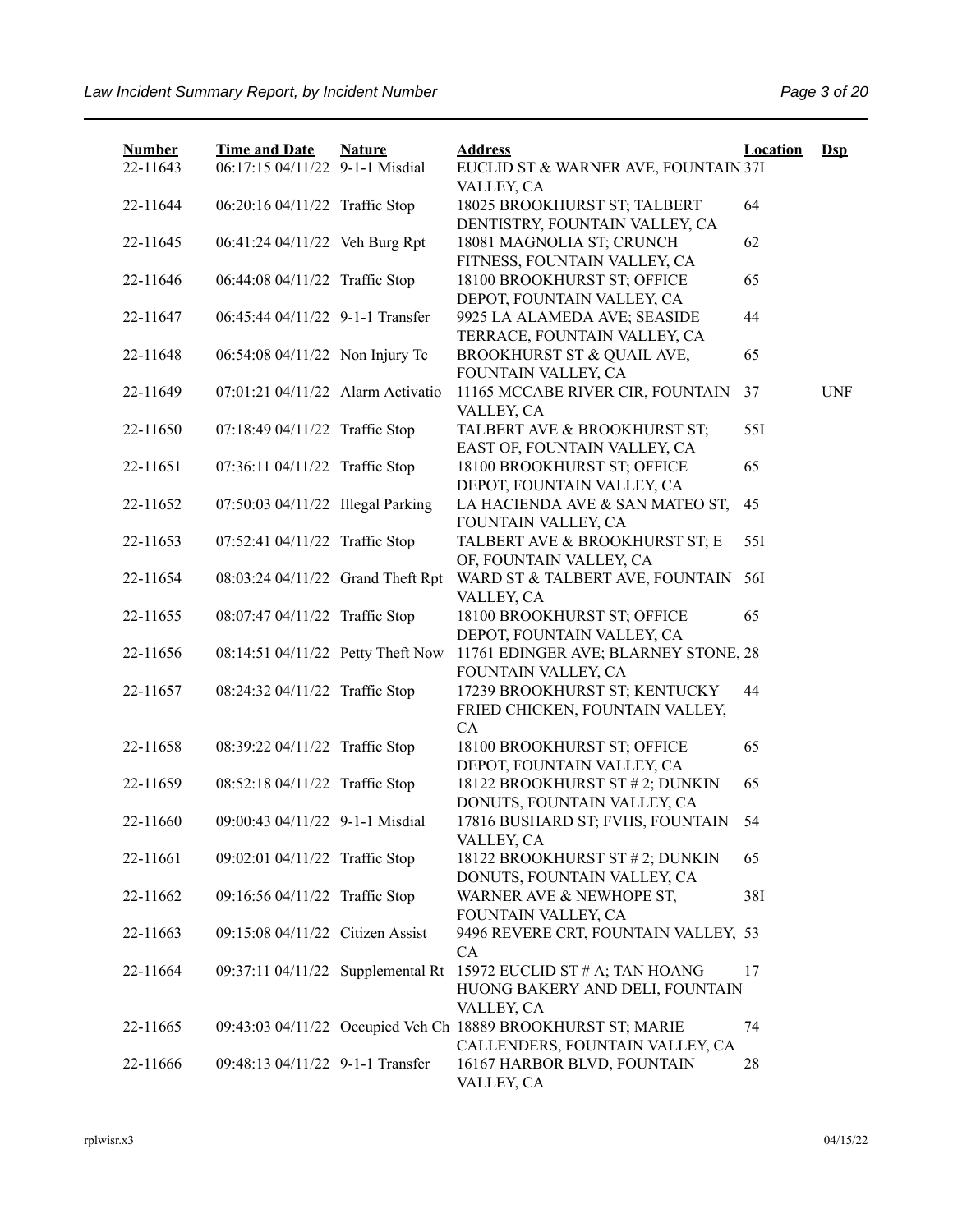| <b>Number</b><br>22-11667 | <b>Time and Date</b><br>10:03:19 04/11/22 Signal Issue | <b>Nature</b> | <b>Address</b><br>BUSHARD ST & ELLIS AVE, FOUNTAIN 64I                                                         | <b>Location</b>   | $\mathbf{Dsp}$ |
|---------------------------|--------------------------------------------------------|---------------|----------------------------------------------------------------------------------------------------------------|-------------------|----------------|
| 22-11668                  | 10:08:30 04/11/22 Grand Theft Rpt                      |               | VALLEY, CA<br>11300 WARNER AVE # B206, FOUNTAIN 47                                                             |                   |                |
|                           |                                                        |               | VALLEY, CA                                                                                                     |                   |                |
| 22-11669                  | 10:14:33 04/11/22 Signal Issue                         |               | TALBERT AVE & BUSHARD ST,                                                                                      | 54I               |                |
| 22-11670                  | 10:16:43 04/11/22 Susp Veh                             |               | FOUNTAIN VALLEY, CA<br>8732 SUNBIRD AVE, FOUNTAIN<br>VALLEY, CA                                                | 72                |                |
|                           |                                                        |               |                                                                                                                |                   |                |
| 22-11673                  | 11:27:24 04/11/22 9-1-1 Misdial                        |               | 8637 GARFIELD AVE, HUNTINGTN BCH, OUT72<br>CA                                                                  |                   |                |
| 22-11674                  | 11:40:14 04/11/22 Patrol Check                         |               | 16201 HARBOR BLVD # A; WALGREENS, 28<br>FOUNTAIN VALLEY, CA                                                    |                   |                |
| 22-11675                  | 11:48:37 04/11/22 Traffic Stop                         |               | BUSHARD ST & SLATER AVE,<br>FOUNTAIN VALLEY, CA                                                                | 44I               |                |
| 22-11676                  | 11:47:37 04/11/22 Alarm Activatio                      |               | 18806 SAN FELIPE ST, FOUNTAIN<br>VALLEY, CA                                                                    | 75                |                |
| 22-11677                  | 11:58:46 04/11/22 Traffic Stop                         |               | EUCLID ST & WARNER AVE, FOUNTAIN 37I<br>VALLEY, CA                                                             |                   |                |
| 22-11678                  | 12:05:55 04/11/22 Fraud Rpt                            |               | 18159 ARBOR CRT, FOUNTAIN VALLEY, 65<br>CA                                                                     |                   |                |
| 22-11679                  | 12:34:42 04/11/22 9-1-1 Misdial                        |               | 18111 BROOKHURST ST; MEMORIAL<br>CARE ORANGE COAST MEDICAL CENT,<br>FOUNTAIN VALLEY, CA                        | 64                |                |
| 22-11680                  | 12:36:17 04/11/22 9-1-1 Transfer                       |               | 10424 LA TORTOLA CIR, FOUNTAIN<br>VALLEY, CA                                                                   | 55                |                |
| 22-11681                  | 12:44:38 04/11/22 Dv Rpt                               |               | 16417 SHASTA ST, FOUNTAIN VALLEY,<br>CA                                                                        | 28                |                |
| 22-11682                  | 12:47:51 04/11/22 9-1-1 Transfer                       |               | 18674 SAN FELIPE ST; GOOD HANDS<br>CARE HOME, FOUNTAIN VALLEY, CA                                              | 75                |                |
| 22-11683                  | 12:54:56 04/11/22 Illegal Parking                      |               | 18150 FIRESTONE CRT, FOUNTAIN<br>VALLEY, CA                                                                    | 65                |                |
| 22-11684                  |                                                        |               | 12:56:09 04/11/22 Check Well Bein NEWLAND ST & SLATER AVE,<br>FOUNTAIN VALLEY, CA                              | 42I               |                |
| 22-11685                  |                                                        |               | 13:08:42 04/11/22 9-1-1 Open Line 17155 NEWHOPE ST # J, FOUNTAIN<br>VALLEY, CA                                 | 47                |                |
| 22-11687                  | 13:12:28 04/11/22 9-1-1 Transfer                       |               | 17077 SAN MATEO ST; CARMEL<br>VILLAGE, FOUNTAIN VALLEY, CA                                                     | 45                |                |
| 22-11688                  | 13:13:55 04/11/22 Trans Complaint                      |               | 16111 HARBOR BLVD; CURACAO,<br>FOUNTAIN VALLEY, CA                                                             | 28                |                |
| 22-11689                  |                                                        |               | 13:22:00 04/11/22 9-1-1 Abandoned 11345 SLATER AVE; FOUNTAIN VALLEY 47<br>SELF STORAGE, FOUNTAIN VALLEY,<br>CA |                   |                |
| 22-11690                  | 13:26:27 04/11/22 Illegal Solicit                      |               | BROOKHURST ST & GARFIELD AVE,<br>FOUNTAIN VALLEY, CA                                                           | OUT <sub>75</sub> |                |
| 22-11691                  | 13:44:06 04/11/22 9-1-1 Misdial                        |               | 17904 MAGNOLIA ST; RITE AID,<br>FOUNTAIN VALLEY, CA                                                            | 53                |                |
| 22-11692                  | 13:45:02 04/11/22 Patrol Check                         |               | 17099 BROOKHURST ST; SAMS CLUB,<br>FOUNTAIN VALLEY, CA                                                         | 44                |                |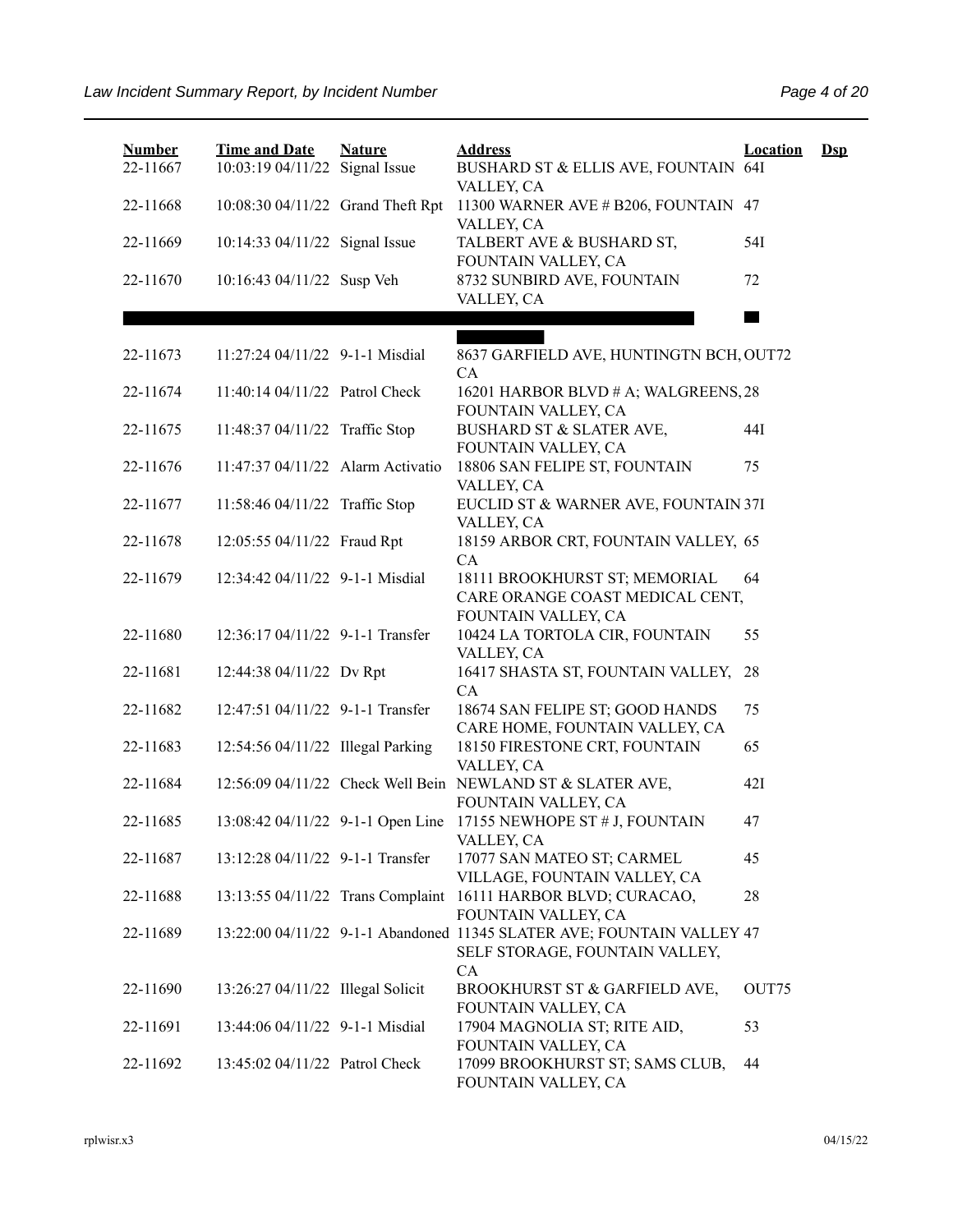| <b>Number</b><br>22-11693 | <b>Time and Date</b>              | <b>Nature</b> | <b>Address</b><br>14:18:39 04/11/22 Domestic Disput 18159 ARBOR CRT, FOUNTAIN VALLEY, 65   | <b>Location</b> | $\mathbf{Dsp}$ |
|---------------------------|-----------------------------------|---------------|--------------------------------------------------------------------------------------------|-----------------|----------------|
| 22-11694                  | 14:33:20 04/11/22 9-1-1 Open Line |               | <b>CA</b><br>15859 BROOKHURST ST, FOUNTAIN<br>VALLEY, CA                                   | 15              |                |
| 22-11695                  | 14:32:44 04/11/22 Threats Rpt     |               | 11542 EDINGER AVE, FOUNTAIN<br>VALLEY, CA                                                  | 28              |                |
| 22-11696                  | 14:59:08 04/11/22 Citizen Assist  |               | 12229 LOYA RIVER AVE, FOUNTAIN<br>VALLEY, CA                                               | 29              |                |
|                           |                                   |               |                                                                                            |                 |                |
| 22-11698                  |                                   |               | 15:34:41 04/11/22 Trans Complaint EDINGER AVE & RICHARDSON ST,<br>FOUNTAIN VALLEY, CA      | 28              |                |
| 22-11699                  | 15:51:04 04/11/22 9-1-1 Transfer  |               | 16425 HARBOR BLVD #120, FOUNTAIN 28<br>VALLEY, CA                                          |                 |                |
|                           |                                   |               |                                                                                            |                 |                |
| 22-11701                  | 16:21:46 04/11/22 Dist Of Peac    |               | 10058 SAN MIGUEL CRT, FOUNTAIN<br>VALLEY, CA                                               | 75              |                |
| 22-11702                  | 16:19:16 04/11/22 Dist Of Peac    |               | 11940 EDINGER AVE; PANDA BOWL,<br>FOUNTAIN VALLEY, CA                                      | 28              |                |
| 22-11703                  | 16:29:15 04/11/22 Alarm Activatio |               | 16400 BROOKHURST ST, FOUNTAIN<br>VALLEY, CA                                                | 25              | <b>UNF</b>     |
| 22-11704                  | 16:33:23 04/11/22 Susp Subj       |               | 16309 SHASTA ST, FOUNTAIN VALLEY,<br>CA                                                    | 28              |                |
| 22-11705                  |                                   |               | 17:04:46 04/11/22 Occupied Veh Ch LA LUNA AVE & POPLAR ST,<br>FOUNTAIN VALLEY, CA          | 43              |                |
| 22-11706                  |                                   |               | 17:06:59 04/11/22 Trans Complaint 16025 BROOKHURST ST; WELLS<br>FARGO, FOUNTAIN VALLEY, CA | 24              |                |
| 22-11707                  | 17:12:20 04/11/22 9-1-1 Transfer  |               | 1032 S GATE, SANTA ANA, CA                                                                 |                 |                |
| 22-11708                  | 17:09:35 04/11/22 Dist Of Peac    |               | 9063 WARNER AVE; FV CARWASH,<br>FOUNTAIN VALLEY, CA                                        | 33              |                |
|                           |                                   |               |                                                                                            | <b>Barris</b>   |                |
| 22-11710                  | 17:25:24 04/11/22 9-1-1 Misdial   |               | 18111 BROOKHURST ST; MEMORIAL<br>CARE ORANGE COAST MEDICAL CENT,                           | 64              |                |
| 22-11711                  | 17:27:14 04/11/22 Dist Of Peac    |               | FOUNTAIN VALLEY, CA<br>16061 BROOKHURST ST; ALBERTSONS, 24<br>FOUNTAIN VALLEY, CA          |                 |                |
| 22-11712                  | 17:29:55 04/11/22 9-1-1 Misdial   |               | 18035 BROOKHURST ST, FOUNTAIN<br>VALLEY, CA                                                | 64              |                |
| 22-11713                  |                                   |               | 17:29:34 04/11/22 Noise Complaint 10067 STILBITE AVE, FOUNTAIN<br>VALLEY, CA               | 15              |                |
| 22-11714                  | 17:31:12 04/11/22 9-1-1 Misdial   |               | 8620 EL LAGO AVE; FULTON PARK,<br>FOUNTAIN VALLEY, CA                                      | 52              |                |
| 22-11715                  | 17:34:23 04/11/22 Petty Theft Rpt |               | 16475 HARBOR BLVD # A; 7 ELEVEN,<br>FOUNTAIN VALLEY, CA                                    | 28              |                |
| 22-11716                  | 18:02:37 04/11/22 Illegal Solicit |               | EDINGER AVE & BROOKHURST ST,<br>FOUNTAIN VALLEY, CA                                        | 15I             |                |
| 22-11717                  |                                   |               | 18:04:14 04/11/22 9-1-1 Abandoned 15771 LAS FLORES, WESTMINSTER, CA                        |                 |                |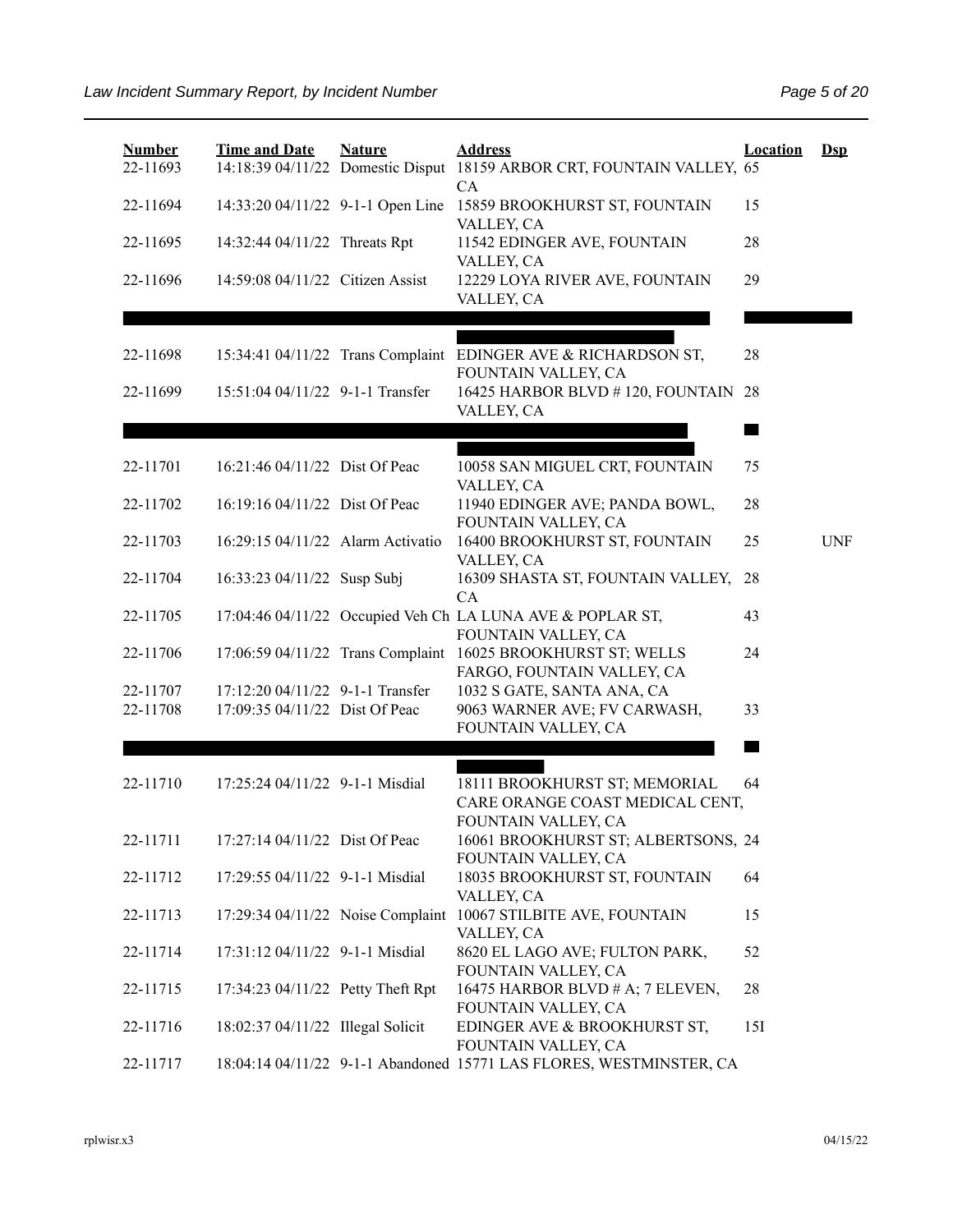| <b>Number</b><br>22-11718 | <b>Time and Date</b><br>18:08:28 04/11/22 Person Down | <b>Nature</b> | <b>Address</b><br>11577 SLATER AVE # C, FOUNTAIN                                        | <b>Location</b><br>48 | $\mathbf{Dsp}$ |
|---------------------------|-------------------------------------------------------|---------------|-----------------------------------------------------------------------------------------|-----------------------|----------------|
| 22-11719                  | 18:20:18 04/11/22 Alarm Activatio                     |               | VALLEY, CA<br>17331 NEWHOPE ST, FOUNTAIN<br>VALLEY, CA                                  | 47                    | <b>UNF</b>     |
| 22-11720                  |                                                       |               | 18:29:17 04/11/22 Check Well Bein 9125 RECREATION CIR; MOTEL 6,<br>FOUNTAIN VALLEY, CA  | 33                    |                |
| 22-11721                  | 18:49:08 04/11/22 Traffic Hazard                      |               | 18250 EUCLID ST, FOUNTAIN VALLEY,<br>CA                                                 | 67                    |                |
|                           |                                                       |               |                                                                                         |                       |                |
| 22-11723                  | 18:57:25 04/11/22 9-1-1 Transfer                      |               | WARNER AVE & 405, FOUNTAIN<br>VALLEY, CA                                                | 43                    |                |
| 22-11724                  | 19:08:27 04/11/22 Ped Check                           |               | EUCLID ST & HEIL AVE, FOUNTAIN<br>VALLEY, CA                                            | 27I                   |                |
| 22-11725                  | 19:14:29 04/11/22 Traffic Stop                        |               | BROOKHURST ST & TALBERT AVE,<br>FOUNTAIN VALLEY, CA                                     | 55I                   |                |
| 22-11726                  | 19:16:36 04/11/22 Dist Of Peac                        |               | 17550 BROOKHURST ST; AYRES HOTEL 55<br>FOUNTAIN VALLEY, FOUNTAIN<br>VALLEY, CA          |                       |                |
| 22-11727                  | 19:30:27 04/11/22 9-1-1 Transfer                      |               | BEACH / WARNER, HUNTINGTN BCH,<br>CA                                                    |                       |                |
| 22-11728                  |                                                       |               | 19:48:18 04/11/22 9-1-1 Abandoned 9651 RINDGE CIR, FOUNTAIN VALLEY, 14<br><b>CA</b>     |                       |                |
| 22-11729                  | 19:51:44 04/11/22 Traffic Stop                        |               | BROOKHURST ST & ELLIS AVE,<br>FOUNTAIN VALLEY, CA                                       | 65I                   |                |
| 22-11730                  | 19:53:13 04/11/22 Traffic Stop                        |               | MAGNOLIA ST & HEIL AVE, FOUNTAIN 23I<br>VALLEY, CA                                      |                       |                |
| 22-11731                  | 19:57:25 04/11/22 9-1-1 Open Line                     |               | 18405 BROOKHURST ST; RALPHS,<br>FOUNTAIN VALLEY, CA                                     | 64                    |                |
| 22-11732                  | 20:01:51 04/11/22 Traffic Stop                        |               | BROOKHURST ST & SLATER AVE,<br>FOUNTAIN VALLEY, CA                                      | 45I                   |                |
| 22-11733                  | 20:06:33 04/11/22 Drunk Driver                        |               | EUCLID ST & WARNER AVE, FOUNTAIN 37I<br>VALLEY, CA                                      |                       |                |
| 22-11734                  | 20:08:25 04/11/22 Traffic Stop                        |               | EDINGER AVE & HARBOR BLVD,<br>FOUNTAIN VALLEY, CA                                       | 29                    |                |
| 22-11735                  | 20:11:46 04/11/22 Traffic Stop                        |               | BUSHARD ST & TALBERT AVE,<br>FOUNTAIN VALLEY, CA                                        | 54I                   |                |
| 22-11736                  | 20:15:43 04/11/22 Trans Complaint                     |               | 16111 HARBOR BLVD; CURACAO,<br>FOUNTAIN VALLEY, CA                                      | 28                    |                |
| 22-11737                  | 20:50:23 04/11/22 Vehicle Check                       |               | 16111 HARBOR BLVD; CURACAO,<br>FOUNTAIN VALLEY, CA                                      | 28                    |                |
| 22-11738                  | 21:00:35 04/11/22 9-1-1 Misdial                       |               | 18111 BROOKHURST ST; MEMORIAL<br>CARE ORANGE COAST MEDICAL CENT,<br>FOUNTAIN VALLEY, CA | 64                    |                |
| 22-11739                  | 21:08:38 04/11/22 9-1-1 Transfer                      |               | 12192 EDINGER AVE, ORANGE, CA                                                           | OUT <sub>29</sub>     |                |
| 22-11740                  | 21:45:39 04/11/22 Susp Subj                           |               | 18943 DATE ST, FOUNTAIN VALLEY, CA 73                                                   |                       |                |
| 22-11741                  | 22:54:48 04/11/22 Traffic Stop                        |               | MAGNOLIA ST & FOXGLOVE AVE,<br>FOUNTAIN VALLEY, CA                                      | 23                    |                |
| 22-11742                  |                                                       |               | 23:07:26 04/11/22 Check Well Bein 17200 NEWHOPE ST # 113, FOUNTAIN<br>VALLEY, CA        | 48                    |                |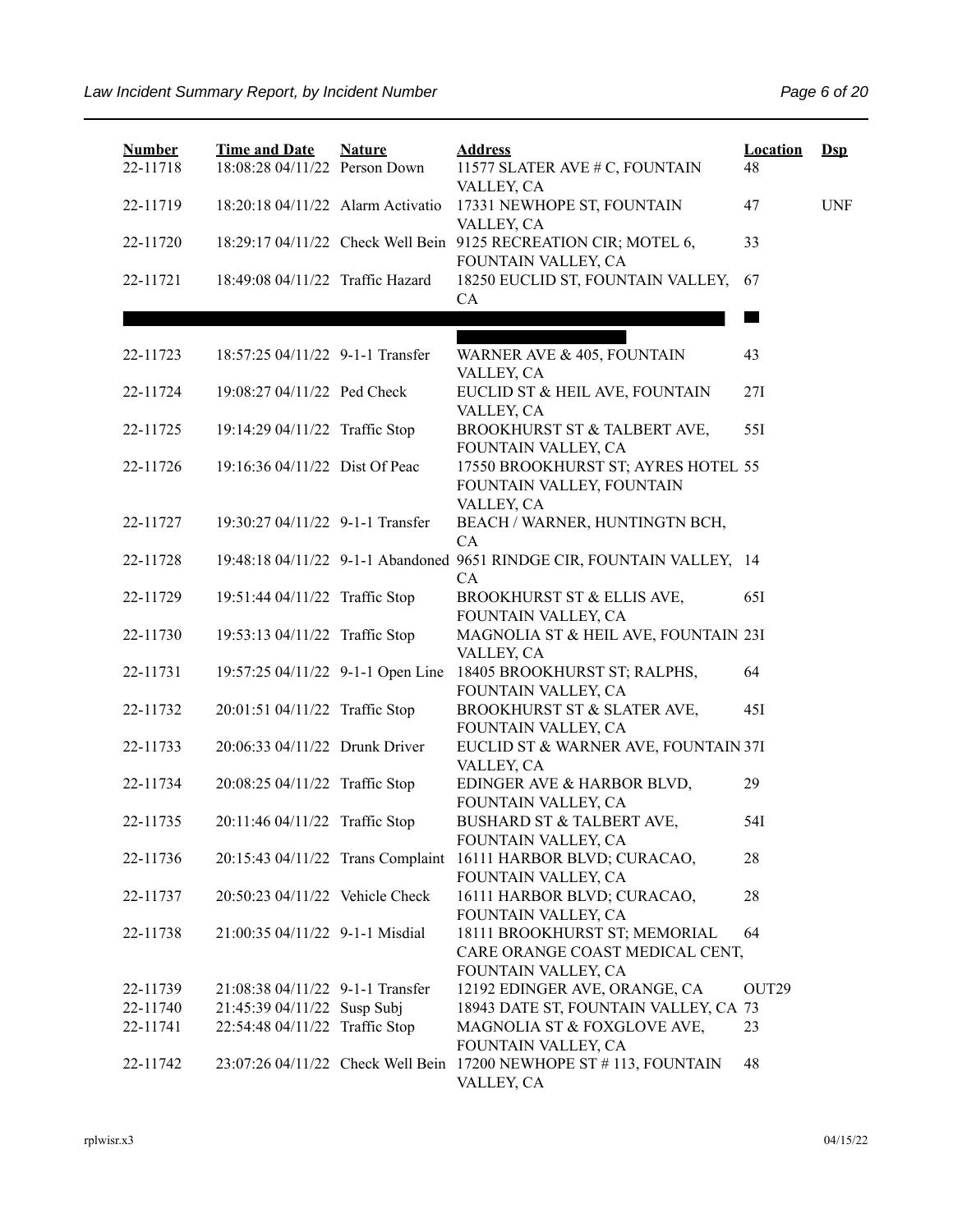| <b>Number</b> | <b>Time and Date</b>              | <b>Nature</b> | <b>Address</b>                                                | <b>Location</b> | $\mathbf{Dsp}$ |
|---------------|-----------------------------------|---------------|---------------------------------------------------------------|-----------------|----------------|
| 22-11743      | 23:29:40 04/11/22 Illegal Parking |               | 16513 SPRUCE ST, FOUNTAIN VALLEY,<br>CA                       | 34              |                |
| 22-11744      | 23:47:16 04/11/22 Susp Subj       |               | 9745 WARNER AVE; PLAVAN PARK,<br>FOUNTAIN VALLEY, CA          | 34              |                |
| 22-11745      | 23:44:23 04/11/22 Susp Veh        |               | STONE FIELD DR & ROCKPATH LN,<br>FOUNTAIN VALLEY, CA          | 65              |                |
| 22-11746      | 00:05:31 04/12/22 9-1-1 Misdial   |               | 18591 BROOKHURST ST, FOUNTAIN<br>VALLEY, CA                   | 74              |                |
| 22-11747      | 00:07:33 04/12/22 Trans Complaint |               | 16480 HARBOR BLVD, FOUNTAIN<br>VALLEY, CA                     | 29              |                |
| 22-11748      | 00:31:47 04/12/22 Priv Prop Imp   |               | 17200 NEWHOPE ST; LOS<br>CABALLEROS, FOUNTAIN VALLEY, CA      | 48              |                |
| 22-11749      | 00:45:57 04/12/22 Susp Circs      |               | 17621 SANTA PAULA ST, FOUNTAIN<br>VALLEY, CA                  | 52              |                |
| 22-11750      | 01:20:48 04/12/22 Veh Repo        |               | 17312 EUCLID ST # A, FOUNTAIN<br>VALLEY, CA                   | 47              |                |
| 22-11751      | 01:25:52 04/12/22 Susp Circs      |               | 9795 BIRD CRT, FOUNTAIN VALLEY, CA 64                         |                 |                |
| 22-11752      | 01:39:07 04/12/22 Direct Pat/Othe |               | 16400 BROOKHURST ST; FV REC                                   | 25              |                |
|               |                                   |               | CENTER, FOUNTAIN VALLEY, CA                                   |                 |                |
| 22-11753      | 01:38:10 04/12/22 Susp Subj       |               | BROOKHURST ST & HEIL AVE,                                     | 25I             |                |
|               |                                   |               | FOUNTAIN VALLEY, CA                                           |                 |                |
| 22-11754      | 02:13:31 04/12/22 Direct Pat/Othe |               | 16400 BROOKHURST ST; FV REC                                   | 25              |                |
|               |                                   |               | CENTER, FOUNTAIN VALLEY, CA                                   |                 |                |
| 22-11755      | 02:17:00 04/12/22 Direct Pat/Othe |               | 16801 EUCLID ST; MILE SQUARE PARK, 36                         |                 |                |
|               |                                   |               | ORANGE, CA                                                    |                 |                |
| 22-11756      | 02:14:17 04/12/22 Recov Stolen Ve |               | 9580 EL REY AVE; CORTE BELLA APTS, 44                         |                 |                |
|               |                                   |               | FOUNTAIN VALLEY, CA                                           |                 |                |
| 22-11757      | 02:28:54 04/12/22 Vehicle Check   |               | 16400 BROOKHURST ST; FV REC                                   | 25              |                |
|               |                                   |               | CENTER, FOUNTAIN VALLEY, CA                                   |                 |                |
| 22-11758      | 02:53:02 04/12/22 Foot Patrol     |               | WINTERSBURG AVE & WARNER AVE,<br>FOUNTAIN VALLEY, CA          | 38              |                |
| 22-11759      | 02:57:41 04/12/22 Vehicle Check   |               | WINTERSBURG AVE & WARNER AVE,<br>FOUNTAIN VALLEY, CA          | 38              |                |
| 22-11760      | 03:12:38 04/12/22 Patrol Check    |               | 11861 LILAC AVE; HARBOR VALLEY<br>CONDOS, FOUNTAIN VALLEY, CA | 18              |                |
| 22-11761      | 03:22:46 04/12/22 9-1-1 Transfer  |               | 11300 WARNER AVE # A111, FOUNTAIN<br>VALLEY, CA               | 47              |                |
| 22-11762      | 03:34:57 04/12/22 Trans Complaint |               | 9024 WARNER AVE; MOBIL GAS,<br>FOUNTAIN VALLEY, CA            | 43              |                |
| 22-11763      | 03:41:53 04/12/22 Trans Complaint |               | 9024 WARNER AVE; MOBIL GAS,<br>FOUNTAIN VALLEY, CA            | 43              |                |
| 22-11764      | 06:01:51 04/12/22 Traffic Stop    |               | WARNER AVE & WARD ST, FOUNTAIN<br>VALLEY, CA                  | 36I             |                |
| 22-11765      | 06:41:39 04/12/22 Traffic Stop    |               | 18100 BROOKHURST ST; OFFICE<br>DEPOT, FOUNTAIN VALLEY, CA     | 65              |                |
| 22-11766      | 06:46:53 04/12/22 Hailed By Citiz |               | 10200 SLATER AVE, FOUNTAIN VALLEY, 55<br>CA                   |                 |                |
| 22-11767      | 07:00:02 04/12/22 Traffic Stop    |               | 18100 BROOKHURST ST; OFFICE<br>DEPOT, FOUNTAIN VALLEY, CA     | 65              |                |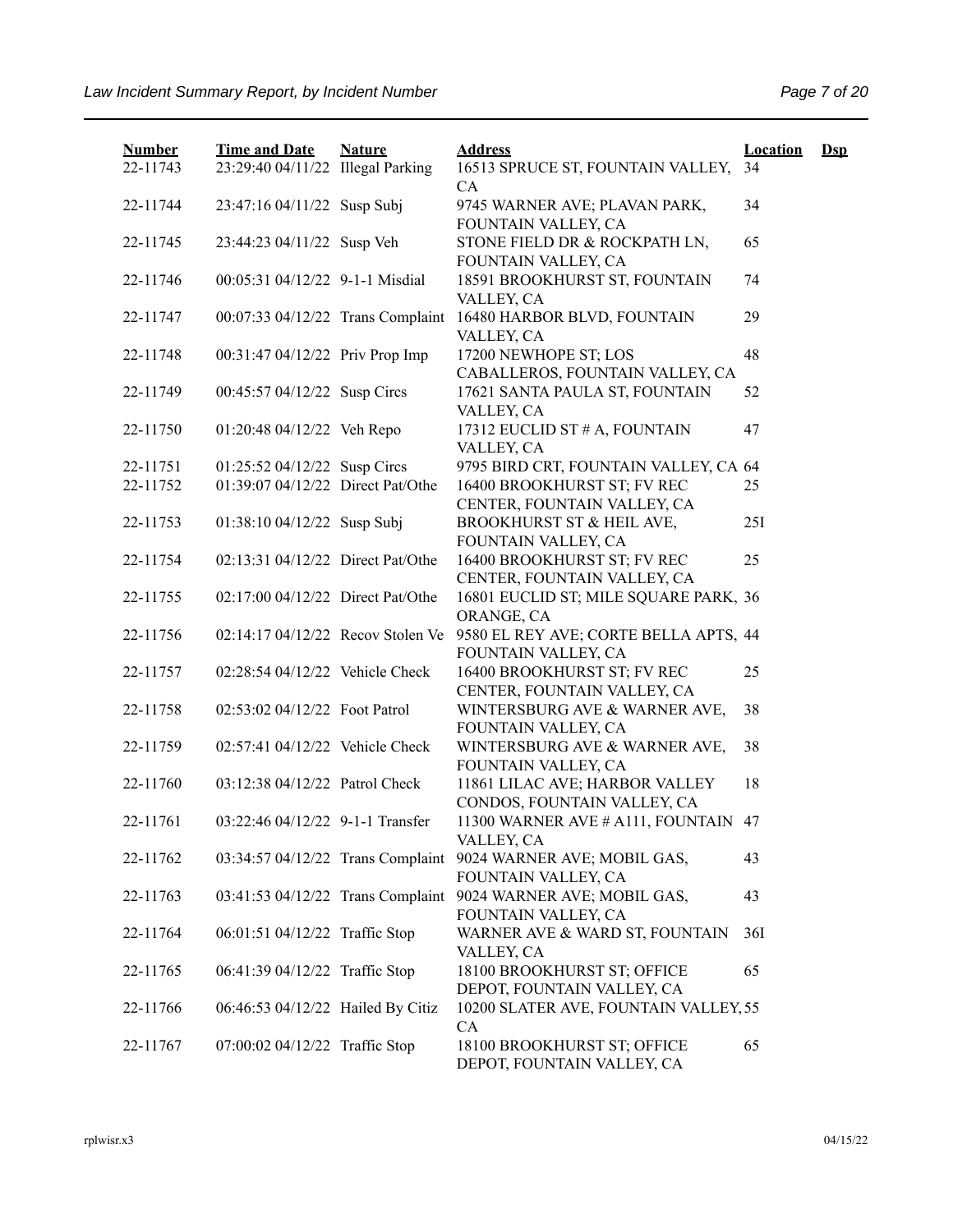| <b>Number</b> | <b>Time and Date</b>              | <b>Nature</b> | <b>Address</b>                                                  | <b>Location</b> | $Dsp$      |
|---------------|-----------------------------------|---------------|-----------------------------------------------------------------|-----------------|------------|
| 22-11768      | 07:08:07 04/12/22 Traffic Stop    |               | 18100 BROOKHURST ST; OFFICE<br>DEPOT, FOUNTAIN VALLEY, CA       | 65              |            |
| 22-11769      | 07:17:08 04/12/22 Traffic Stop    |               | 18100 BROOKHURST ST; OFFICE                                     | 65              |            |
|               |                                   |               | DEPOT, FOUNTAIN VALLEY, CA                                      |                 |            |
| 22-11770      | 07:17:20 04/12/22 Traffic Stop    |               | 18100 BROOKHURST ST; OFFICE                                     | 65              |            |
|               |                                   |               | DEPOT, FOUNTAIN VALLEY, CA                                      |                 |            |
| 22-11771      | 07:24:51 04/12/22 Priv Prop Imp   |               | 9320 TALBERT AVE; FV MOBILE                                     | 63              |            |
|               |                                   |               | ESTATES, FOUNTAIN VALLEY, CA                                    |                 |            |
| 22-11772      | 07:26:20 04/12/22 Traffic Stop    |               | 18122 BROOKHURST ST # 2; DUNKIN                                 | 65              |            |
|               |                                   |               | DONUTS, FOUNTAIN VALLEY, CA                                     |                 |            |
| 22-11773      | 07:30:46 04/12/22 Traffic Stop    |               | 18122 BROOKHURST ST # 2; DUNKIN<br>DONUTS, FOUNTAIN VALLEY, CA  | 65              |            |
| 22-11774      | 07:33:00 04/12/22 Traffic Stop    |               | 18100 BROOKHURST ST; OFFICE                                     | 65              |            |
|               |                                   |               | DEPOT, FOUNTAIN VALLEY, CA                                      |                 |            |
| 22-11775      | 07:40:31 04/12/22 Traffic Stop    |               | 18122 BROOKHURST ST # 2; DUNKIN                                 | 65              |            |
|               |                                   |               | DONUTS, FOUNTAIN VALLEY, CA                                     |                 |            |
| 22-11776      | 07:44:49 04/12/22 Traffic Stop    |               | 18122 BROOKHURST ST # 2; DUNKIN                                 | 65              |            |
|               |                                   |               | DONUTS, FOUNTAIN VALLEY, CA                                     |                 |            |
| 22-11777      | 07:55:34 04/12/22 9-1-1 Transfer  |               | 11360 WARNER AVE; PARK VIEW                                     | 47              |            |
|               |                                   |               | ESTATES ASSISTED LIVING, FOUNTAIN                               |                 |            |
|               |                                   |               | VALLEY, CA                                                      |                 |            |
| 22-11778      | 07:57:24 04/12/22 Traffic Stop    |               | 18100 BROOKHURST ST; OFFICE                                     | 65              |            |
|               |                                   |               | DEPOT, FOUNTAIN VALLEY, CA                                      |                 |            |
| 22-11779      | 08:06:02 04/12/22 Traffic Stop    |               | 18122 BROOKHURST ST # 2; DUNKIN                                 | 65              |            |
| 22-11780      | 08:07:42 04/12/22 Traffic Stop    |               | DONUTS, FOUNTAIN VALLEY, CA<br>18122 BROOKHURST ST # 2; DUNKIN  | 65              |            |
|               |                                   |               | DONUTS, FOUNTAIN VALLEY, CA                                     |                 |            |
| 22-11781      | 10:07:51 04/12/22 Trans Complaint |               | EDINGER AVE & RICHARDSON ST,                                    | 28              |            |
|               |                                   |               | FOUNTAIN VALLEY, CA                                             |                 |            |
| 22-11782      | 08:18:04 04/12/22 Traffic Stop    |               | 405 & TALBERT AVE, FOUNTAIN                                     | 55              |            |
|               |                                   |               | VALLEY, CA                                                      |                 |            |
| 22-11783      |                                   |               | 08:19:19 04/12/22 9-1-1 Abandoned 9947 TALBERT AVE, FOUNTAIN    | 54              |            |
|               |                                   |               | VALLEY, CA                                                      |                 |            |
| 22-11784      | 08:19:58 04/12/22 Direct Pat/Traf |               | BROOKHURST ST & TALBERT AVE,                                    | 551             |            |
|               |                                   |               | FOUNTAIN VALLEY, CA                                             |                 |            |
| 22-11785      | 08:25:09 04/12/22 Traffic Stop    |               | TALBERT AVE & FOSTER ST, FOUNTAIN54                             |                 |            |
|               |                                   |               | VALLEY, CA                                                      |                 |            |
| 22-11786      | 08:34:50 04/12/22 Inj Traffic Acc |               | BUSHARD ST & TALBERT AVE,                                       | 54I             |            |
| 22-11787      | 08:37:12 04/12/22 Outside Agency  |               | FOUNTAIN VALLEY, CA<br>SEAL BEACH PD,,                          |                 |            |
| 22-11788      |                                   |               | 09:29:38 04/14/22 Non Inj-H&R Rpt 16201 HARBOR BLVD # B; PLANET | 28              |            |
|               |                                   |               | FITNESS, FOUNTAIN VALLEY, CA                                    |                 |            |
| 22-11789      | 09:23:58 04/12/22 Traffic Stop    |               | BUSHARD ST & TALBERT AVE,                                       | 54I             |            |
|               |                                   |               | FOUNTAIN VALLEY, CA                                             |                 |            |
| 22-11790      | 10:20:02 04/12/22 Citizen Assist  |               | 17191 BUTTONWOOD ST, FOUNTAIN                                   | 44              |            |
|               |                                   |               | VALLEY, CA                                                      |                 |            |
| 22-11791      | 09:29:14 04/12/22 Alarm Activatio |               | 600 BALSA LN, FOUNTAIN VALLEY, CA 64                            |                 | <b>UNF</b> |
| 22-11792      | 09:39:06 04/12/22 Receipt         |               | 9430 SISKIN AVE, FOUNTAIN VALLEY,                               | 73              |            |
|               |                                   |               | CA                                                              |                 |            |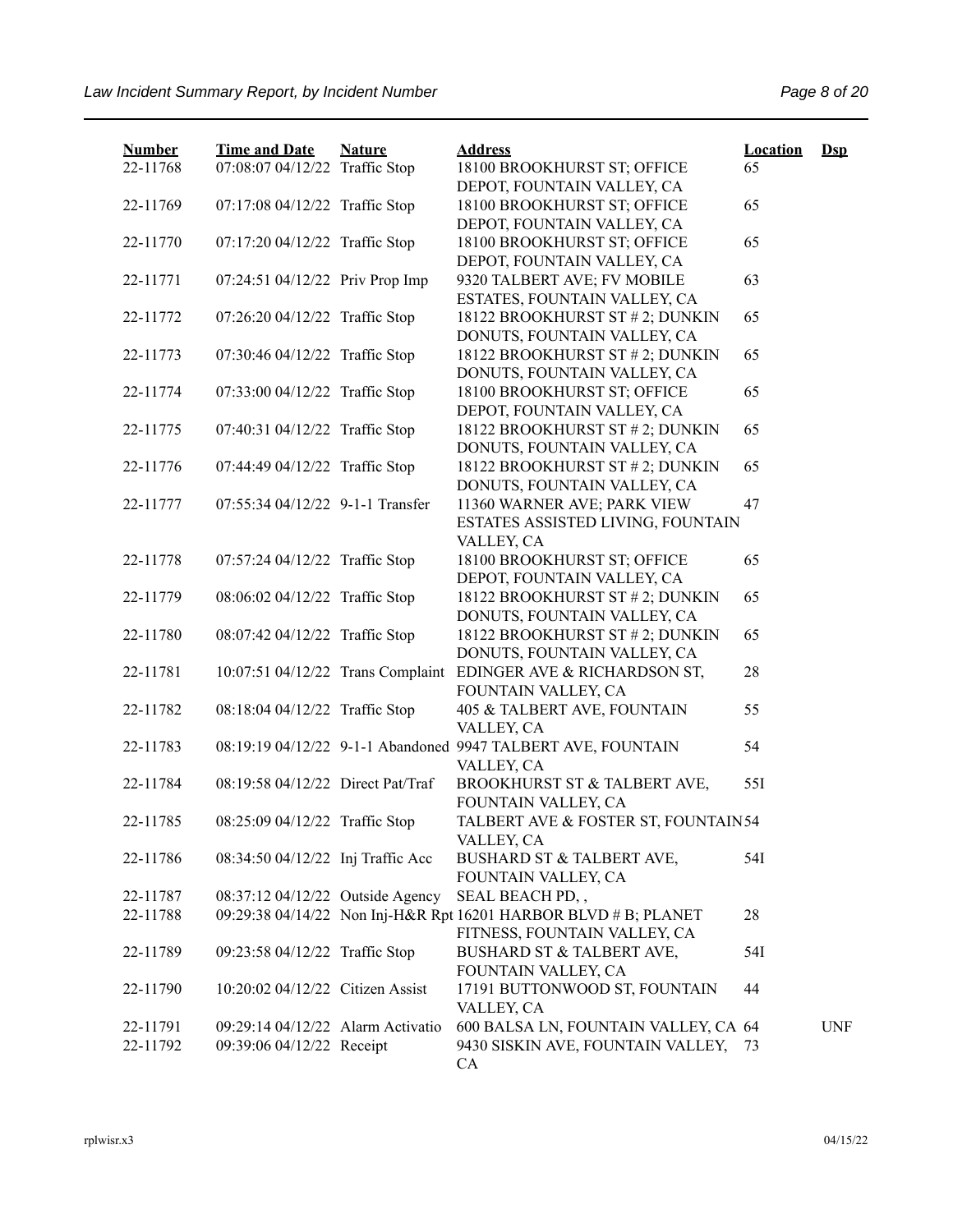| <b>Number</b><br>22-11793 | <b>Time and Date</b><br>09:49:36 04/12/22 Traffic Stop | <b>Nature</b> | <b>Address</b><br>18122 BROOKHURST ST # 2; DUNKIN<br>DONUTS, FOUNTAIN VALLEY, CA          | <b>Location</b><br>65 | $DsD$      |
|---------------------------|--------------------------------------------------------|---------------|-------------------------------------------------------------------------------------------|-----------------------|------------|
| 22-11794                  | 09:50:35 04/12/22 Traffic Stop                         |               | 18122 BROOKHURST ST # 2; DUNKIN<br>DONUTS, FOUNTAIN VALLEY, CA                            | 65                    |            |
| 22-11795                  | 09:51:41 04/12/22 Vehicle Check                        |               | LA PALOMA AVE & MAGNOLIA ST,<br>FOUNTAIN VALLEY, CA                                       | 43                    |            |
| 22-11796                  | 09:59:21 04/12/22 Traffic Stop                         |               | 18122 BROOKHURST ST # 2; DUNKIN<br>DONUTS, FOUNTAIN VALLEY, CA                            | 65                    |            |
| 22-11797                  | 09:59:36 04/12/22 Traffic Stop                         |               | 18122 BROOKHURST ST # 2; DUNKIN<br>DONUTS, FOUNTAIN VALLEY, CA                            | 65                    |            |
| 22-11798                  | 09:58:29 04/12/22 Illegal Parking                      |               | 15935 MAUNA CRT, FOUNTAIN VALLEY, 16<br>CA                                                |                       |            |
| 22-11799                  | 09:58:53 04/12/22 9-1-1 Transfer                       |               | 11300 WARNER AVE; PALM ISLAND<br>SENIOR COMMUNITY, FOUNTAIN<br>VALLEY, CA                 | 47                    |            |
| 22-11800                  | 10:09:19 04/12/22 Traffic Stop                         |               | TALBERT AVE & FOSTER ST, FOUNTAIN54<br>VALLEY, CA                                         |                       |            |
| 22-11801                  | 10:09:49 04/12/22 Traffic Stop                         |               | 18122 BROOKHURST ST # 2; DUNKIN<br>DONUTS, FOUNTAIN VALLEY, CA                            | 65                    |            |
| 22-11802                  | 10:24:29 04/12/22 Traffic Stop                         |               | 18122 BROOKHURST ST # 2; DUNKIN<br>DONUTS, FOUNTAIN VALLEY, CA                            | 65                    |            |
| 22-11803                  |                                                        |               | 10:23:20 04/12/22 Occupied Veh Ch WINTERSBURG AVE & MT LOMINA<br>CRT, FOUNTAIN VALLEY, CA | 38                    |            |
| 22-11804                  | 10:34:03 04/12/22 Traffic Stop                         |               | BROOKHURST ST & TALBERT AVE;<br>NORTH OF, FOUNTAIN VALLEY, CA                             | 55I                   |            |
| 22-11805                  |                                                        |               | 10:42:50 04/12/22 Check Well Bein 17900 NEWHOPE ST; COSTCO,<br>FOUNTAIN VALLEY, CA        | 57                    |            |
| 22-11806                  | 10:53:49 04/12/22 9-1-1 Transfer                       |               | ELLIS AVE & WARD ST, FOUNTAIN<br>VALLEY, CA                                               | <b>66I</b>            |            |
| 22-11807                  | 10:59:49 04/12/22 Vandalism Rpt                        |               | 10331 CIRCULO DE JUAREZ, FOUNTAIN 45<br>VALLEY, CA                                        |                       |            |
| 22-11808                  | 11:13:44 04/12/22 Non Injury Tc                        |               | HEIL AVE & BUSHARD ST, FOUNTAIN<br>VALLEY, CA                                             | 24I                   |            |
| 22-11809                  | 11:15:50 04/12/22 Direct Pat/Traf                      |               | MAGNOLIA ST & WARNER AVE,<br>FOUNTAIN VALLEY, CA                                          | 33I                   |            |
| 22-11810                  | 11:11:03 04/12/22 Citizen Assist                       |               | 814 EUCALYPTUS LN, FOUNTAIN<br>VALLEY, CA                                                 | 64                    |            |
| 22-11811                  | 11:23:39 04/12/22 9-1-1 Transfer                       |               | 18842 LOS LEONES ST, FOUNTAIN<br>VALLEY, CA                                               | 75                    |            |
| 22-11812                  | 11:27:54 04/12/22 Traffic Stop                         |               | 9024 RECREATION CIR; TOMMYS,<br>FOUNTAIN VALLEY, CA                                       | 33                    |            |
| 22-11813                  | 11:35:54 04/12/22 Alarm Activatio                      |               | 10419 KLAMATH RIVER CIR, FOUNTAIN 65<br>VALLEY, CA                                        |                       | <b>UNF</b> |
| 22-11814                  | 11:41:48 04/12/22 9-1-1 Incomplet                      |               | 9887 DEBIOIS AVE, FOUNTAIN VALLEY, 14<br>CA                                               |                       |            |
| 22-11815                  | 11:47:36 04/12/22 Rv Complaint                         |               | 8705 ROGUE RIVER AVE, FOUNTAIN<br>VALLEY, CA                                              | 62                    |            |
| 22-11816                  | 12:05:26 04/12/22 Illegal Solicit                      |               | BROOKHURST ST & EDINGER AVE,<br>FOUNTAIN VALLEY, CA                                       | 15I                   |            |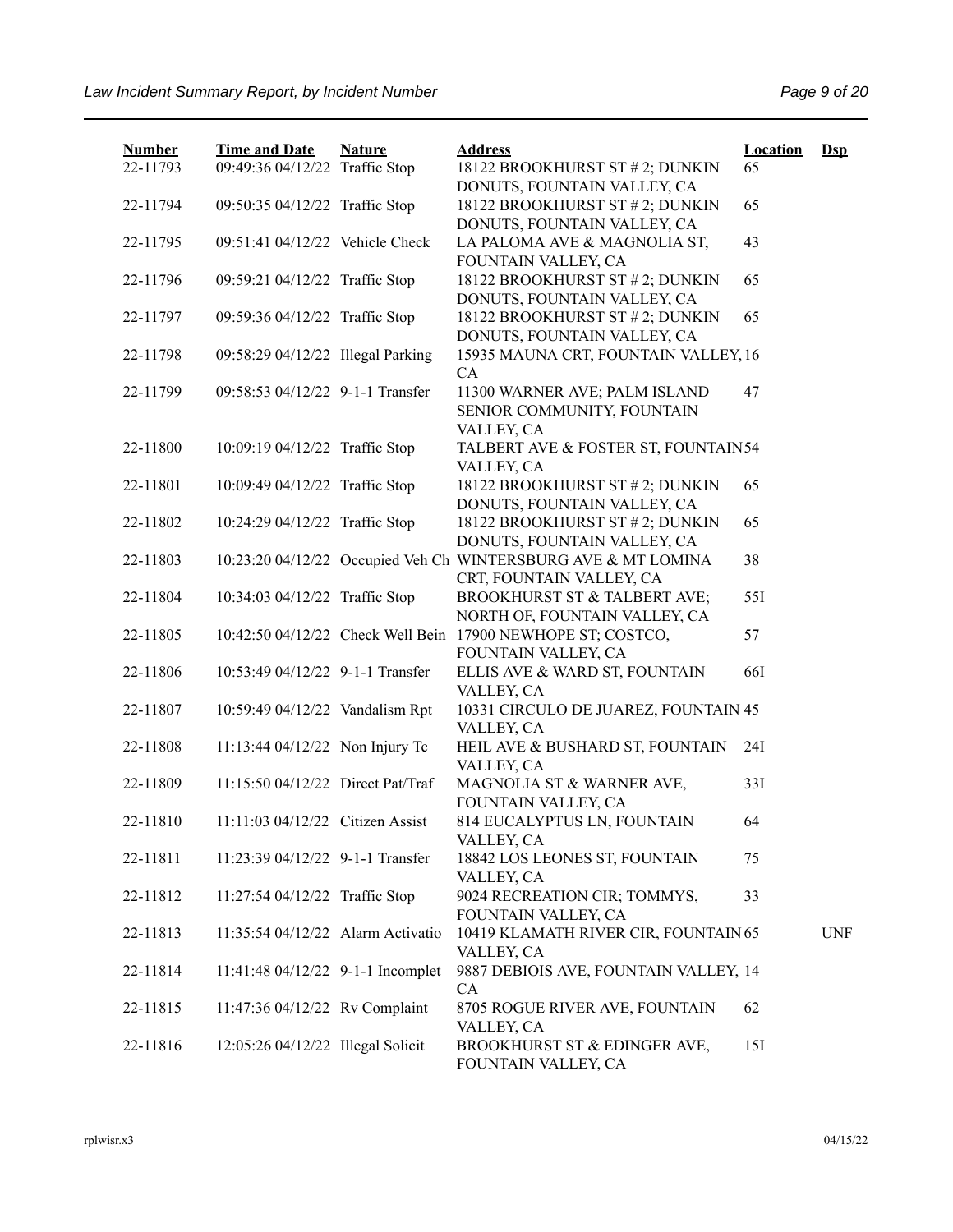| <b>Number</b> | <b>Time and Date</b>              | <b>Nature</b> | <b>Address</b>                                                                             | Location | $Ds$       |
|---------------|-----------------------------------|---------------|--------------------------------------------------------------------------------------------|----------|------------|
| 22-11817      | 12:11:40 04/12/22 Traffic Stop    |               | SLATER AVE & BUSHARD ST,<br>FOUNTAIN VALLEY, CA                                            | 44I      |            |
| 22-11818      | 12:11:33 04/12/22 9-1-1 Transfer  |               | 17089 SAN RICARDO ST, FOUNTAIN<br>VALLEY, CA                                               | 46       |            |
| 22-11819      | 12:18:24 04/12/22 9-1-1 Transfer  |               | 10794 PEBBLE CRT, FOUNTAIN VALLEY, 16<br><b>CA</b>                                         |          |            |
| 22-11820      | 12:27:52 04/12/22 Follow Up       |               | 10959 LA CARTA AVE, FOUNTAIN<br>VALLEY, CA                                                 | 46       |            |
| 22-11821      | 12:41:03 04/12/22 9-1-1 Open Line |               | 17110 BROOKHURST ST; CHAMPIONS<br>BOWLING AND EMBROIDERY,<br>FOUNTAIN VALLEY, CA           | 45       |            |
| 22-11823      | 12:49:27 04/12/22 9-1-1 Transfer  |               | 17150 BROOKHURST ST # E; CHIPOTLE, 45<br>FOUNTAIN VALLEY, CA                               |          |            |
| 22-11824      | 12:53:18 04/12/22 Outside Agency  |               | 16400 BROOKHURST ST; FV REC<br>CENTER, FOUNTAIN VALLEY, CA                                 | 25       |            |
| 22-11825      | 13:13:27 04/12/22 Keep The Peace  |               | 16684 MT DARWIN CIR, FOUNTAIN                                                              | 37       |            |
| 22-11826      | 13:21:46 04/12/22 Patrol Check    |               | VALLEY, CA<br>10322 MARGARITA AVE, FOUNTAIN<br>VALLEY, CA                                  | 15       |            |
|               |                                   |               |                                                                                            |          |            |
| 22-11828      | 13:47:11 04/12/22 Abandoned Veh   |               | 9475 HEIL AVE # D, FOUNTAIN VALLEY, 23<br><b>CA</b>                                        |          |            |
| 22-11829      | 13:48:31 04/12/22 9-1-1 Transfer  |               | 16714 SEQUOIA ST, FOUNTAIN VALLEY, 34<br>CA                                                |          |            |
| 22-11830      |                                   |               | 13:44:35 04/12/22 Check Well Bein EUCLID ST & WARNER AVE, FOUNTAIN 37I<br>VALLEY, CA       |          |            |
| 22-11831      |                                   |               | 13:57:31 04/12/22 Check Well Bein 17200 NEWHOPE ST, FOUNTAIN<br>VALLEY, CA                 | 48       |            |
| 22-11832      | 14:28:36 04/12/22 Traffic Hazard  |               | BUSHARD ST & WARNER AVE,<br>FOUNTAIN VALLEY, CA                                            | 34I      |            |
| 22-11833      | 14:53:12 04/12/22 9-1-1 Open Line |               | 17110 BROOKHURST ST; CHAMPIONS<br>BOWLING AND EMBROIDERY,<br>FOUNTAIN VALLEY, CA           | 45       |            |
| 22-11834      | 14:54:32 04/12/22 Trf Acc/Unk Inj |               | CHESTNUT / HAZARD,,                                                                        |          |            |
| 22-11835      | 14:55:10 04/12/22 Property Rpt    |               | 18943 DATE ST, FOUNTAIN VALLEY, CA 73                                                      |          |            |
| 22-11836      | 15:17:35 04/12/22 9-1-1 Misdial   |               | 10200 SLATER AVE, FOUNTAIN VALLEY, 55<br>CA                                                |          |            |
| 22-11837      | 15:25:35 04/12/22 Patrol Check    |               | BROOKHURST ST & EDINGER AVE,<br>FOUNTAIN VALLEY, CA                                        | 15I      |            |
| 22-11838      | 15:34:07 04/12/22 Alarm Activatio |               | 9561 TOUCAN AVE, FOUNTAIN VALLEY, 64<br>CA                                                 |          | <b>UNF</b> |
| 22-11839      | 15:44:38 04/12/22 9-1-1 Transfer  |               | 1409 S SHAWNEE, FOUNTAIN VALLEY,                                                           |          |            |
| 22-11840      |                                   |               | CA<br>15:46:55 04/12/22 Check Well Bein EUCLID ST & WARNER AVE, FOUNTAIN 37I<br>VALLEY, CA |          |            |
|               |                                   |               |                                                                                            |          |            |
| 22-11842      | 16:05:11 04/12/22 Stolen Veh Rpt  |               | 17351 BUTTONWOOD ST, FOUNTAIN<br>VALLEY, CA                                                | 44       |            |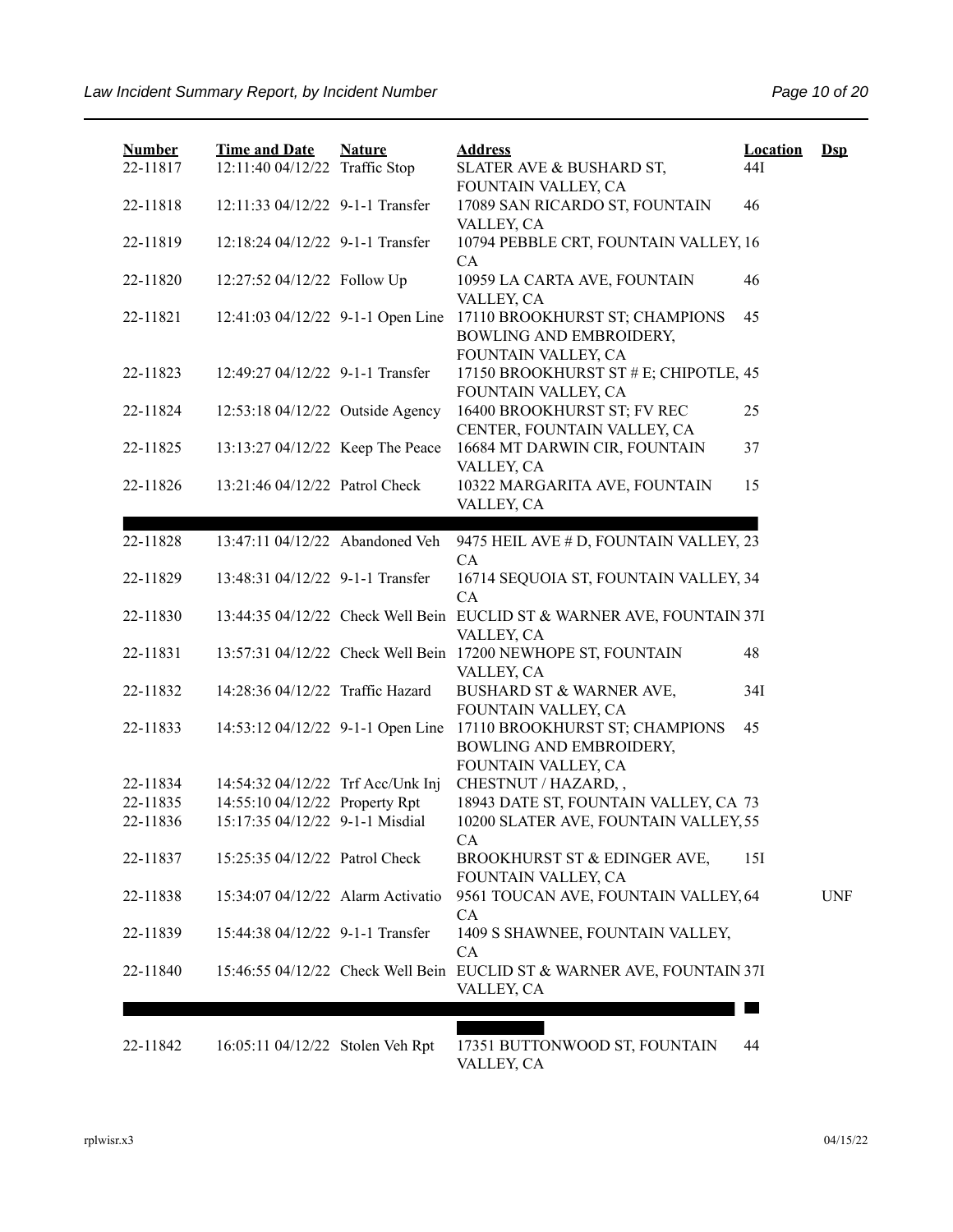| <b>Number</b><br>22-11843 | <b>Time and Date</b>                                               | <b>Nature</b> | <b>Address</b><br>16:10:11 04/12/22 Trans Complaint 18542 BROOKHURST ST; BROOK ELLIS 75  | <b>Location</b> | $Ds$       |
|---------------------------|--------------------------------------------------------------------|---------------|------------------------------------------------------------------------------------------|-----------------|------------|
| 22-11844                  | 16:11:10 04/12/22 Citizen Assist                                   |               | PET HOSPITAL, FOUNTAIN VALLEY, CA<br>16928 MT HANNA CIR, FOUNTAIN<br>VALLEY, CA          | 34              |            |
| 22-11845                  | 16:57:40 04/12/22 Walkaway                                         |               | 17100 EUCLID ST; FV HOSPITAL,<br>FOUNTAIN VALLEY, CA                                     | 47              |            |
| 22-11846                  | 16:57:40 04/12/22 Alarm Activatio                                  |               | 18353 MT LANGLEY ST; WORLD PLUS<br>INC, FOUNTAIN VALLEY, CA                              | 66              | <b>UNF</b> |
| 22-11847                  |                                                                    |               | 16:59:49 04/12/22 Check Well Bein 9622 LA CAPILLA AVE, FOUNTAIN<br>VALLEY, CA            | 44              |            |
| 22-11848                  | 17:02:19 04/12/22 Threats Rpt                                      |               | 11460 WARNER AVE; COASTLINE<br>COMMUNITY COLLEGE, FOUNTAIN<br>VALLEY, CA                 | 47              |            |
| 22-11849                  | 17:17:59 04/12/22 Dist Of Peac                                     |               | 16051 BROOKHURST ST # A;<br>STARBUCKS COFFEE, FOUNTAIN<br>VALLEY, CA                     | 24              |            |
| 22-11850                  | 17:28:28 04/12/22 Alarm Activatio                                  |               | 18100 MUIR WOODS CRT, FOUNTAIN<br>VALLEY, CA                                             | 65              |            |
| 22-11851                  | 17:35:12 04/12/22 Non Injury Tc                                    |               | 8675 BLUEBIRD AVE; HARPER PARK,<br>FOUNTAIN VALLEY, CA                                   | 72              |            |
| 22-11852                  | 17:38:36 04/12/22 Threats Rpt                                      |               | 9700 POPPY CIR, FOUNTAIN VALLEY,<br>CA                                                   | 24              |            |
| 22-11853                  | 17:51:46 04/12/22 9-1-1 Transfer                                   |               | 8287 CHERRYWOOD, HUNTINGTN BCH,<br>CA                                                    |                 |            |
| 22-11854                  | 17:58:56 04/12/22 Alarm Activatio                                  |               | 17585 AMARANTH PL, FOUNTAIN<br>VALLEY, CA                                                | 55              | <b>UNF</b> |
| 22-11855                  | 18:03:46 04/12/22 Grand Theft Rpt                                  |               | 12169 SYLVAN RIVER #163, FOUNTAIN 29<br>VALLEY, CA                                       |                 |            |
| 22-11856                  | 18:06:56 04/12/22 Alarm Activatio                                  |               | 10035 ELLIS AVE, FOUNTAIN VALLEY,<br>CA                                                  | 65              | <b>UNF</b> |
| 22-11857                  | 18:09:45 04/12/22 Alarm Activatio                                  |               | 10401 WARNER AVE, FOUNTAIN<br>VALLEY, CA                                                 | 35              | <b>UNF</b> |
| 22-11858                  |                                                                    |               | 18:23:10 04/12/22 Check Well Bein TALBERT AVE & BROOKHURST ST,<br>FOUNTAIN VALLEY, CA    | 55I             |            |
| 22-11859                  | 18:23:43 04/12/22 Trf Acc/Unk Inj                                  |               | MAGNOLIA ST & SLATER AVE,<br>FOUNTAIN VALLEY, CA                                         | 43I             |            |
| 22-11860                  | 18:25:08 04/12/22 9-1-1 Transfer                                   |               | TALBERT AVE & BUSHARD ST,<br>FOUNTAIN VALLEY, CA                                         | 54I             |            |
| 22-11861                  | 18:37:03 04/12/22 Jail Check                                       |               | 10200 SLATER AVE, FOUNTAIN VALLEY, 55<br>CA                                              |                 |            |
| 22-11862                  | 18:38:57 04/12/22 Alarm Activatio                                  |               | 17151 NEWHOPE ST # 212, FOUNTAIN                                                         | 47              | <b>UNF</b> |
| 22-11863                  | 18:40:29 04/12/22 9-1-1 Transfer                                   |               | VALLEY, CA<br>11300 WARNER AVE; PALM ISLAND<br>SENIOR COMMUNITY, FOUNTAIN<br>VALLEY, CA  | 47              |            |
| 22-11864                  |                                                                    |               | 18:41:35 04/12/22 Veh Tampering R 17099 BROOKHURST ST; SAMS CLUB,<br>FOUNTAIN VALLEY, CA | 44              |            |
| 22-11865<br>22-11866      | 19:04:11 04/12/22 Traffic Stop<br>19:07:34 04/12/22 Traffic Hazard |               | ELLIS / SANITATION,,<br>HEIL AVE & ALMOND ST, FOUNTAIN<br>VALLEY, CA                     | 23              |            |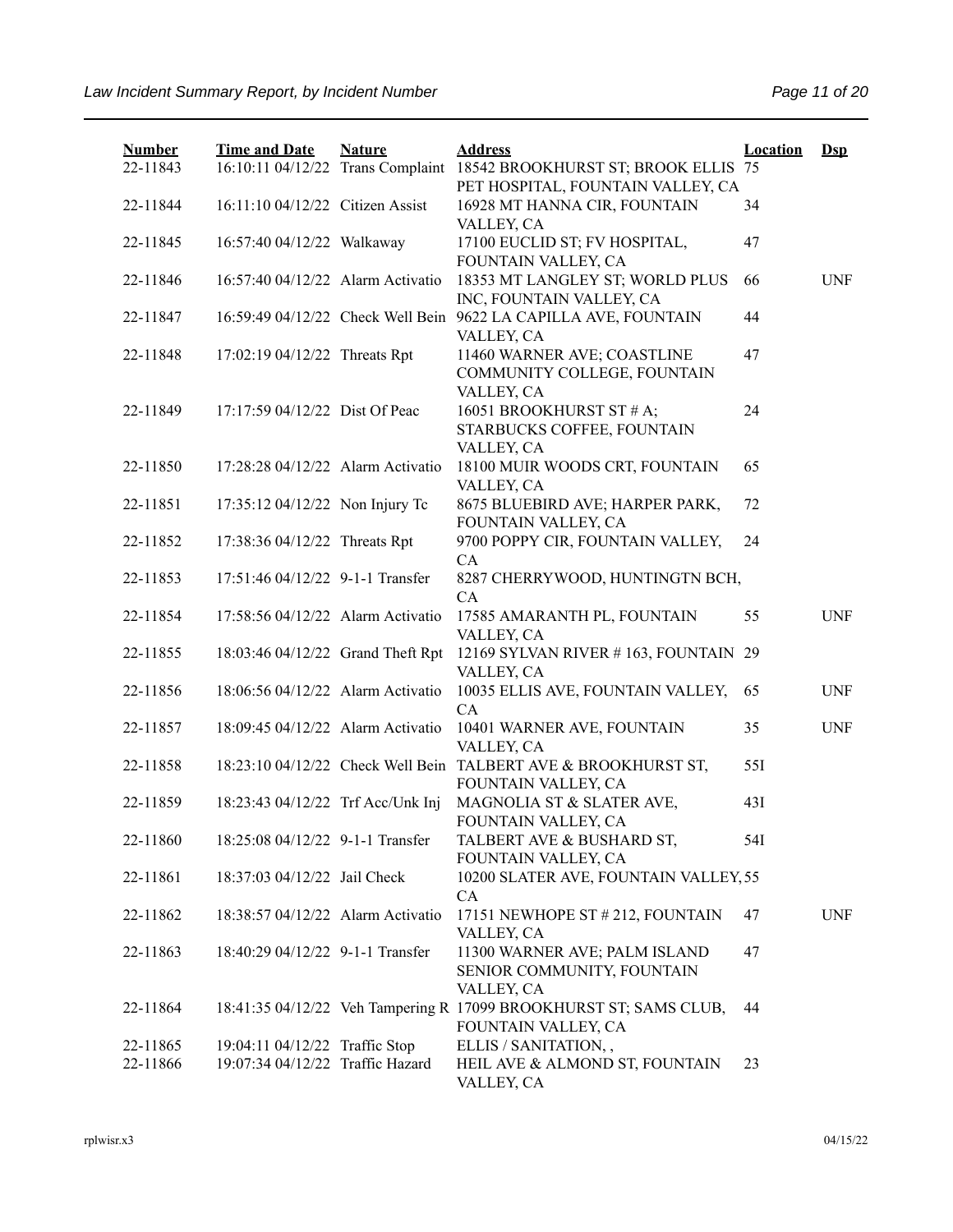| <b>Number</b> | <b>Time and Date</b>              | <b>Nature</b> | <b>Address</b>                                                               | <b>Location</b> | $\mathbf{Dsp}$ |
|---------------|-----------------------------------|---------------|------------------------------------------------------------------------------|-----------------|----------------|
| 22-11867      | 19:08:58 04/12/22 Shots Heard     |               | 11240 STONECRESS AVE; STONECRESS 37<br>PARK, FOUNTAIN VALLEY, CA             |                 |                |
| 22-11868      | 19:41:21 04/12/22 9-1-1 Transfer  |               | 9780 JAMES RIVER CIR, FOUNTAIN                                               | 74              |                |
| 22-11869      | 20:20:25 04/12/22 Keep The Peace  |               | VALLEY, CA<br>10044 SAN JUAN CRT, FOUNTAIN                                   | 75              |                |
|               |                                   |               | VALLEY, CA                                                                   |                 |                |
| 22-11870      | 20:29:48 04/12/22 Rv Complaint    |               | 17635 LOS ALAMOS ST; FOUNTAIN<br>VALLEY LIBRARY, FOUNTAIN VALLEY,            | 55              |                |
| 22-11871      | 20:30:29 04/12/22 Patrol Check    |               | CA<br>18259 CARLSBAD CRT, FOUNTAIN                                           | 65              |                |
| 22-11872      | 20:35:40 04/12/22 9-1-1 Misdial   |               | VALLEY, CA<br>18295 BROOKHURST ST; T J MAXX,<br>FOUNTAIN VALLEY, CA          | 64              |                |
| 22-11873      | 20:58:09 04/12/22 Vehicle Check   |               | 17680 NEWHOPE ST; SUREFIRE LLC,<br>FOUNTAIN VALLEY, CA                       | 57              |                |
| 22-11874      | 21:11:36 04/12/22 Veh Burg Rpt    |               | 18258 CARLSBAD CRT, FOUNTAIN<br>VALLEY, CA                                   | 65              |                |
| 22-11875      | 21:15:27 04/12/22 Traffic Stop    |               | BROOKHURST ST & LA HACIENDA<br>AVE, FOUNTAIN VALLEY, CA                      | 45              |                |
| 22-11876      | 21:26:23 04/12/22 Ped Check       |               | 16111 HARBOR BLVD; CURACAO,<br>FOUNTAIN VALLEY, CA                           | 28              |                |
| 22-11877      | 21:30:44 04/12/22 Direct Pat/Traf |               | HARBOR,,                                                                     |                 |                |
| 22-11878      | 21:32:12 04/12/22 Traffic Stop    |               | HARBOR BLVD & LILAC AVE,<br>FOUNTAIN VALLEY, CA                              | 19I             |                |
| 22-11879      | 21:34:15 04/12/22 Domestic Disput |               | 11861 VIOLET CIR, FOUNTAIN VALLEY, 28<br>CA                                  |                 |                |
| 22-11880      | 21:43:53 04/12/22 Traffic Stop    |               | HARBOR / WARNER; EOF, SANTA ANA, 48<br>CA                                    |                 |                |
| 22-11881      |                                   |               | 21:42:34 04/12/22 Music Complaint 17697 LOCUST ST, FOUNTAIN VALLEY, 53<br>CA |                 |                |
| 22-11882      | 21:43:18 04/12/22 Citizen Assist  |               | 10716 AVENIDA COMPADRES,<br>FOUNTAIN VALLEY, CA                              | 46              |                |
| 22-11883      | 22:01:52 04/12/22 Stolen Veh Rpt  |               | 10115 TALBERT AVE; ESPORTA<br>FITNESS, FOUNTAIN VALLEY, CA                   | 55              |                |
| 22-11884      | 22:30:18 04/12/22 Illegal Parking |               | 16047 MT PRIETO CIR, FOUNTAIN<br>VALLEY, CA                                  | 29              |                |
| 22-11885      | 23:03:34 04/12/22 Non Inj H&R     |               | EDINGER AVE & BUSHARD ST,<br>FOUNTAIN VALLEY, CA                             | 14I             |                |
| 22-11886      | 23:04:51 04/12/22 Traffic Stop    |               | EUCLID ST & HEIL AVE; NORTH,<br>FOUNTAIN VALLEY, CA                          | 27I             |                |
| 22-11887      | 23:16:55 04/12/22 Susp Circs      |               | 9601 EL REY AVE # 20, FOUNTAIN<br>VALLEY, CA                                 | 44              |                |
| 22-11888      | 00:14:36 04/13/22 Susp Noises     |               | 10724 CAMINO REAL, FOUNTAIN<br>VALLEY, CA                                    | 46              |                |
| 22-11889      | 00:55:41 04/13/22 9-1-1 Misdial   |               | 17110 BROOKHURST ST, FOUNTAIN<br>VALLEY, CA                                  | 45              |                |
| 22-11890      | 01:00:34 04/13/22 Hailed By Citiz |               | 9024 WARNER AVE; MOBIL GAS,<br>FOUNTAIN VALLEY, CA                           | 43              |                |
| 22-11891      | 01:34:10 04/13/22 Susp Veh        |               | GARDENIA AVE & WALNUT ST,<br>FOUNTAIN VALLEY, CA                             | 33              |                |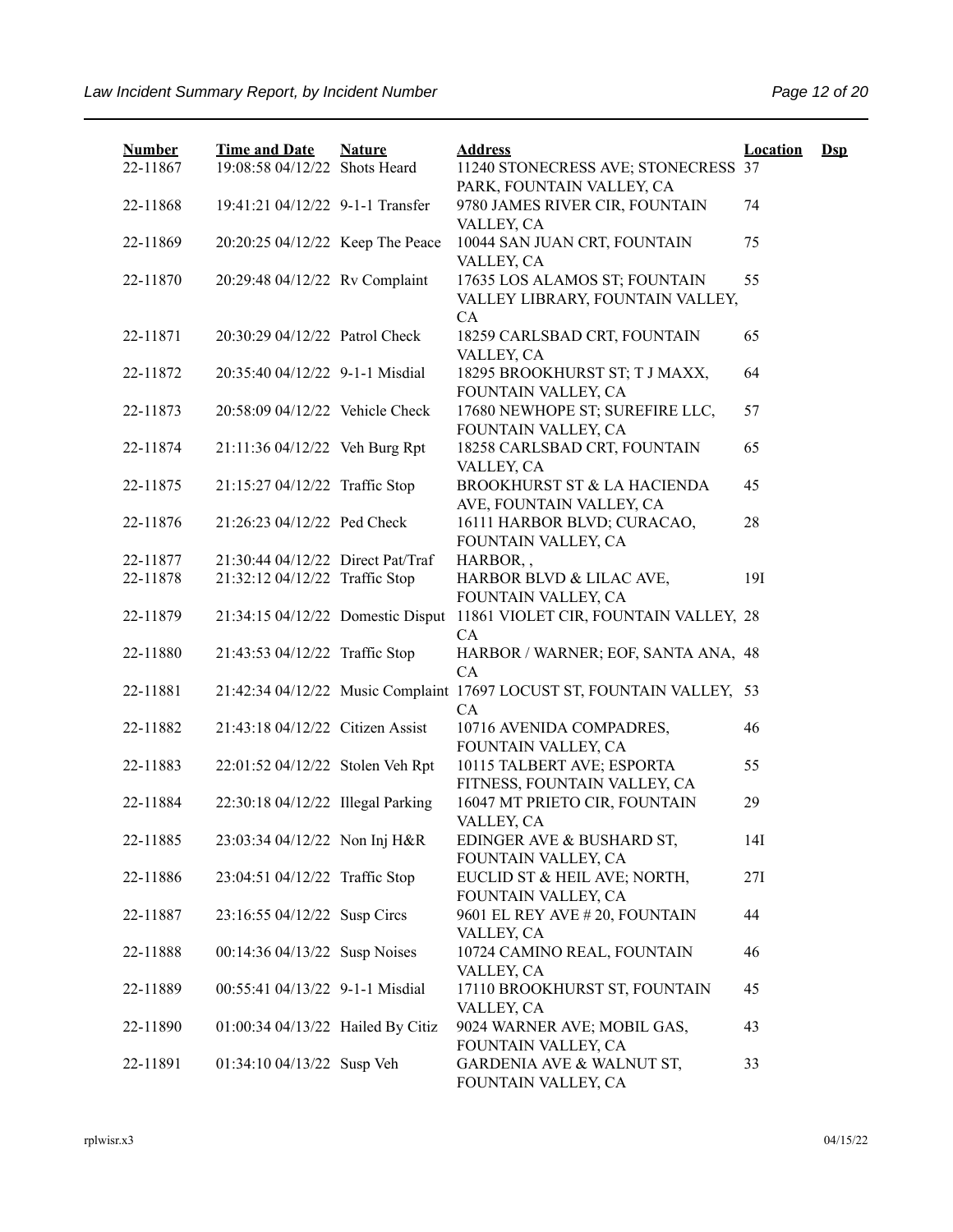| <b>Number</b><br>22-11892 | <b>Time and Date</b><br>01:58:38 04/13/22 Direct Pat/Othe           | <b>Nature</b> | <b>Address</b><br>BEAT 3,,                                                       | <b>Location</b> | $Ds$ |
|---------------------------|---------------------------------------------------------------------|---------------|----------------------------------------------------------------------------------|-----------------|------|
| 22-11893                  | 02:11:01 04/13/22 Traffic Stop                                      |               | 405 EUCLID & 405; EUCLID & 405,                                                  | 66              |      |
| 22-11894                  | 02:16:49 04/13/22 Direct Pat/Traf                                   |               | FOUNTAIN VALLEY, CA<br>16801 EUCLID ST; MILE SQUARE PARK, 36<br>ORANGE, CA       |                 |      |
| 22-11895<br>22-11896      | 02:32:07 04/13/22 9-1-1 Transfer<br>02:50:37 04/13/22 Vehicle Check |               | X:-117.910348, Y:33.735392,,<br>LAWSON RIVER AVE & MT LANGLEY                    | 66              |      |
| 22-11897                  | 02:57:36 04/13/22 Domestic Disput                                   |               | ST, FOUNTAIN VALLEY, CA<br>9350 CLOVER CRT # 2, FOUNTAIN<br>VALLEY, CA           | 33              |      |
| 22-11898                  | 04:40:19 04/13/22 Patrol Check                                      |               | EVEREST ALLEY, ,                                                                 |                 |      |
| 22-11900                  | 06:13:33 04/13/22 9-1-1 Open Line                                   |               | 16600 HARBOR BLVD, FOUNTAIN<br>VALLEY, CA                                        | 39              |      |
| 22-11901                  | 06:42:17 04/13/22 Follow Up                                         |               | WARNER AVE & MT MARCUS ST,<br>FOUNTAIN VALLEY, CA                                | 37              |      |
| 22-11902                  | 06:55:39 04/13/22 9-1-1 Transfer                                    |               | 10191 BUNTING AVE, FOUNTAIN<br>VALLEY, CA                                        | 65              |      |
| 22-11903                  | 07:08:58 04/13/22 Check Well Bein                                   |               | 9900 LA ALAMEDA AVE; FOUNTAIN<br>VILLAGE, FOUNTAIN VALLEY, CA                    | 44              |      |
| 22-11904                  | 07:39:36 04/13/22 9-1-1 Misdial                                     |               | 901 S BEWLEY SANTA ANA,,                                                         |                 |      |
| 22-11905                  | 07:46:39 04/13/22 Trans Complaint                                   |               | EUCLID ST & CAMELLIA AVE,<br>FOUNTAIN VALLEY, CA                                 | 37              |      |
| 22-11906                  | 07:57:02 04/13/22 Fire                                              |               | EUCLID ST & EDINGER AVE, FOUNTAIN17I<br>VALLEY, CA                               |                 |      |
| 22-11907                  | 08:06:55 04/13/22 9-1-1 Transfer                                    |               | 17698 SANTA TERESA CIR, FOUNTAIN<br>VALLEY, CA                                   | 52              |      |
| 22-11908                  | 08:18:01 04/13/22 Street Sweeping                                   |               | 10200 SLATER AVE, FOUNTAIN VALLEY, 55<br>CA                                      |                 |      |
| 22-11909                  | 08:36:30 04/13/22 Trf Acc/Unk Inj                                   |               | BUSHARD ST & HEIL AVE, FOUNTAIN<br>VALLEY, CA                                    | 24I             |      |
| 22-11910                  |                                                                     |               | 08:37:41 04/13/22 9-1-1 Abandoned 17050 BUSHARD ST, FOUNTAIN<br>VALLEY, CA       | 44              |      |
| 22-11911                  | 08:46:57 04/13/22 9-1-1 Transfer                                    |               | 11834 PURSLANE CIR, FOUNTAIN<br>VALLEY, CA                                       | 38              |      |
| 22-11912                  |                                                                     |               | 08:49:00 04/13/22 Occupied Veh Ch 17030 MT LILITA CRT, FOUNTAIN<br>VALLEY, CA    | 38              |      |
| 22-11913                  | 09:19:05 04/13/22 Follow Up                                         |               | 7472 WARNER, HB; BEST TOW,,                                                      |                 |      |
| 22-11914                  | 09:27:58 04/13/22 Hlo Followup                                      |               | EUCLID ST & WARNER AVE; S OF,<br>FOUNTAIN VALLEY, CA                             | 37I             |      |
| 22-11915                  | 09:28:54 04/13/22 9-1-1 Open Line                                   |               | 17110 BROOKHURST ST; CHAMPIONS<br>BOWLING AND EMBROIDERY,<br>FOUNTAIN VALLEY, CA | 45              |      |
|                           |                                                                     |               |                                                                                  |                 |      |
| 22-11917                  | 09:50:05 04/13/22 Abandoned Veh                                     |               | 10845 SLATER AVE, FOUNTAIN VALLEY, 46                                            |                 |      |
| 22-11918                  | 10:07:08 04/13/22 Property Rpt                                      |               | CA<br>10200 SLATER AVE, FOUNTAIN VALLEY, 55                                      |                 |      |
| 22-11919                  | 10:05:47 04/13/22 Trans Complaint                                   |               | CA<br>18303 BROOKHURST ST, FOUNTAIN<br>VALLEY, CA                                | 64              | INF  |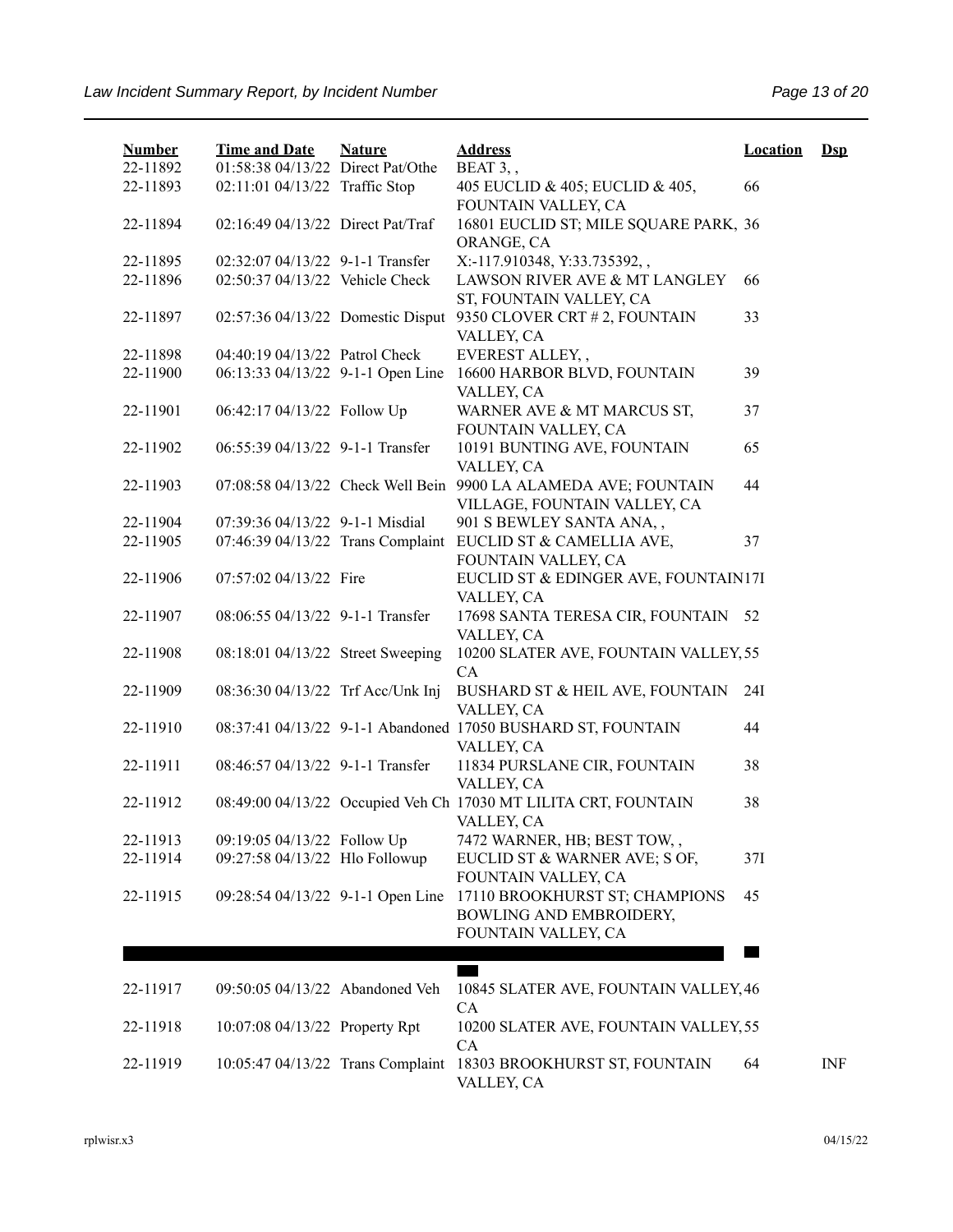| <b>Number</b> | <b>Time and Date</b>              | <b>Nature</b> | <b>Address</b>                                                                | <b>Location</b> | $\mathbf{Dsp}$ |
|---------------|-----------------------------------|---------------|-------------------------------------------------------------------------------|-----------------|----------------|
| 22-11920      | 10:08:50 04/13/22 9-1-1 Transfer  |               | 11321 TALBERT AVE; MCDONALDS,<br>FOUNTAIN VALLEY, CA                          | 57              |                |
| 22-11921      | 10:13:28 04/13/22 Veh Burg Rpt    |               | 16063 CATSKILL AVE, FOUNTAIN<br>VALLEY, CA                                    | 28              |                |
| 22-11922      | 10:15:11 04/13/22 Reckless Veh    |               | SLATER AVE & LOS JARDINES EAST,<br>FOUNTAIN VALLEY, CA                        | 56              |                |
| 22-11923      | 10:17:04 04/13/22 9-1-1 Open Line |               | 18399 BROOKHURST ST, FOUNTAIN<br>VALLEY, CA                                   | 64              |                |
| 22-11924      | 10:31:25 04/13/22 9-1-1 Misdial   |               | 17200 BROOKHURST ST, FOUNTAIN<br>VALLEY, CA                                   | 45              |                |
| 22-11925      | 10:40:54 04/13/22 9-1-1 Transfer  |               | 10200 JANACA CIR, FOUNTAIN VALLEY, 65<br>CA                                   |                 |                |
| 22-11926      | 10:51:05 04/13/22 Trans Complaint |               | 17920 BROOKHURST ST; BLACK<br>ANGUS STEAKHOUSESLLC, FOUNTAIN<br>VALLEY, CA    | 55              |                |
| 22-11927      | 11:11:03 04/13/22 9-1-1 Transfer  |               | 16575 BROOKHURST ST, FOUNTAIN<br>VALLEY, CA                                   | 34              |                |
| 22-11928      | 11:17:15 04/13/22 Keep The Peace  |               | 9371 TOUCAN AVE, FOUNTAIN VALLEY, 63<br>CA                                    |                 |                |
| 22-11929      |                                   |               | 11:30:04 04/13/22 Check Well Bein 10233 PEREGRINE CIR, FOUNTAIN<br>VALLEY, CA | 65              |                |
| 22-11930      | 11:35:05 04/13/22 9-1-1 Open Line |               | 11770 WARNER AVE # 205; ZEN BEAUTY 48<br>SKIN AND THERAPY, FOUNTAIN           |                 |                |
| 22-11931      | 11:42:49 04/13/22 Dist Of Peac    |               | VALLEY, CA<br>17100 EUCLID ST; FV HOSPITAL,<br>FOUNTAIN VALLEY, CA            | 47              |                |
| 22-11932      | 11:48:31 04/13/22 9-1-1 Open Line |               | 11025 WARNER AVE, FOUNTAIN<br>VALLEY, CA                                      | 37              |                |
| 22-11933      | 12:11:12 04/13/22 Abandoned Veh   |               | 16634 GLASS MOUNTAIN ST, FOUNTAIN37<br>VALLEY, CA                             |                 |                |
| 22-11934      | 12:15:26 04/13/22 Keep The Peace  |               | 17967 BUSHARD ST; FV SENIOR<br>CENTER, FOUNTAIN VALLEY, CA                    | 53              |                |
| 22-11935      | 12:17:24 04/13/22 Signal Issue    |               | SOUTHPARK AVE & EUCLID ST,<br>FOUNTAIN VALLEY, CA                             | 57              |                |
| 22-11936      | 12:20:22 04/13/22 9-1-1 Transfer  |               | 9190 HAYS RIVER CIR, FOUNTAIN                                                 | 63              |                |
| 22-11937      |                                   |               | VALLEY, CA<br>12:20:55 04/13/22 Non Inj-H&R Rpt BROOKHURST ST & WARNER AVE,   | 35I             |                |
| 22-11938      | 12:34:59 04/13/22 9-1-1 Transfer  |               | FOUNTAIN VALLEY, CA<br>405 & BROOKHURST ST, FOUNTAIN                          | 55              |                |
| 22-11939      | 12:57:17 04/13/22 Susp Subj       |               | VALLEY, CA<br>APACHE RIVER AVE & STANISLAUS ST, 65                            |                 |                |
| 22-11940      | 13:01:09 04/13/22 Traffic Stop    |               | FOUNTAIN VALLEY, CA<br>EUCLID ST & TALBERT AVE, FOUNTAIN57I<br>VALLEY, CA     |                 |                |
| 22-11941      | 13:24:52 04/13/22 Alarm Activatio |               | 18400 WARD ST, FOUNTAIN VALLEY, CA66                                          |                 |                |
| 22-11942      | 13:38:35 04/13/22 Ped Check       |               | 16111 HARBOR BLVD; CURACAO,<br>FOUNTAIN VALLEY, CA                            | 28              |                |
| 22-11943      | 13:40:33 04/13/22 9-1-1 Incomplet |               | 17360 BROOKHURST ST; MEMORIAL<br>HEALTH SERVICES, FOUNTAIN<br>VALLEY, CA      | 45              |                |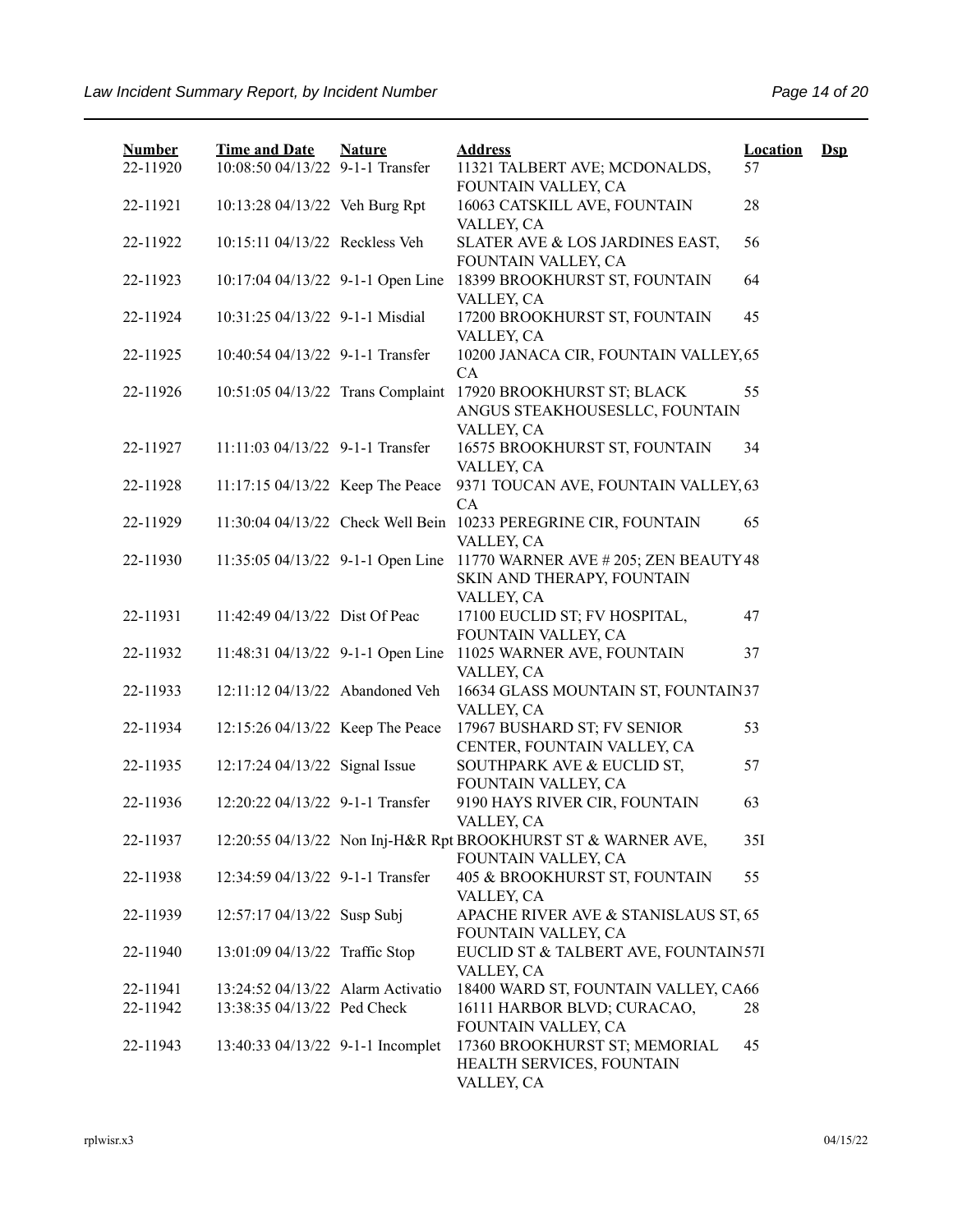| <b>Number</b><br>22-11944 | <b>Time and Date</b>              | <b>Nature</b> | <b>Address</b><br>13:59:46 04/13/22 Domestic Disput 17460 DIXIE ST # 5, FOUNTAIN VALLEY, 44<br>CA | Location | $\mathbf{Dsp}$ |
|---------------------------|-----------------------------------|---------------|---------------------------------------------------------------------------------------------------|----------|----------------|
| 22-11945                  |                                   |               | 14:03:14 04/13/22 Check Well Bein EUCLID ST & EDINGER AVE, FOUNTAIN17I<br>VALLEY, CA              |          |                |
| 22-11946                  | 14:08:21 04/13/22 9-1-1 Incomplet |               | 18431 GIFFORD ST, FOUNTAIN VALLEY, 63<br>CA                                                       |          |                |
| 22-11947                  | 14:11:15 04/13/22 9-1-1 Open Line |               | 10431 AVENIDA CINCO DE MAYO,<br>FOUNTAIN VALLEY, CA                                               | 45       |                |
| 22-11949                  | 14:45:25 04/13/22 9-1-1 Misdial   |               | 16061 BROOKHURST ST; ALBERTSONS, 24<br>FOUNTAIN VALLEY, CA                                        |          |                |
| 22-11950                  | 14:55:20 04/13/22 Non Injury Tc   |               | TALBERT AVE & NEWLAND ST,<br>FOUNTAIN VALLEY, CA                                                  | 52I      |                |
| 22-11951                  | 15:27:13 04/13/22 Alarm Activatio |               | 17131 SAN PEDRO CIR, FOUNTAIN<br>VALLEY, CA                                                       | 46       |                |
| 22-11952                  | 15:41:53 04/13/22 9-1-1 Transfer  |               | 10550 BOLSA #9, GARDEN GROVE, CA                                                                  |          |                |
| 22-11953                  | 15:55:52 04/13/22 Citizen Assist  |               | 9105 RECREATION CIR; FV SKATING<br>CENTER, FOUNTAIN VALLEY, CA                                    | 33       |                |
| 22-11954                  | 16:11:40 04/13/22 Keep The Peace  |               | 9614 TALBERT AVE, FOUNTAIN<br>VALLEY, CA                                                          | 64       |                |
| 22-11955                  | 16:20:13 04/13/22 Traffic Hazard  |               | WARNER AVE & EUCLID ST, FOUNTAIN 37I<br>VALLEY, CA                                                |          |                |
| 22-11956                  | 16:42:34 04/13/22 9-1-1 Transfer  |               | 634 S HARBOR BLVD; CAFE LU, SANTA<br>ANA, CA                                                      |          |                |
| 22-11957                  | 16:51:59 04/13/22 Trf Acc/Unk Inj |               | TALBERT AVE & BUSHARD ST,<br>FOUNTAIN VALLEY, CA                                                  | 54I      |                |
| 22-11958                  | 17:04:59 04/13/22 9-1-1 Transfer  |               | 2502 S HARBOR BLVD, SANTA ANA, CA                                                                 |          |                |
| 22-11959                  | 17:05:34 04/13/22 9-1-1 Transfer  |               | 17680 NEWHOPE ST, FOUNTAIN<br>VALLEY, CA                                                          | 57       |                |
| 22-11960                  | 17:27:18 04/13/22 Trans Complaint |               | 16025 BROOKHURST ST; WELLS<br>FARGO, FOUNTAIN VALLEY, CA                                          | 24       |                |
| 22-11961                  | 17:35:06 04/13/22 9-1-1 Incomplet |               | 16714 BUSHARD ST, FOUNTAIN<br>VALLEY, CA                                                          | 34       |                |
| 22-11962                  | 17:47:08 04/13/22 9-1-1 Transfer  |               | 18305 MT LANGLEY ST; THE STORAGE 66<br>PLACE, FOUNTAIN VALLEY, CA                                 |          |                |
| 22-11963                  |                                   |               | 18:07:03 04/13/22 Trans Complaint 15945 HARBOR BLVD, FOUNTAIN<br>VALLEY, CA                       | 18       |                |
| 22-11964                  | 18:10:28 04/13/22 Trans Complaint |               | 18838 BROOKHURST ST, FOUNTAIN<br>VALLEY, CA                                                       | 75       |                |
| 22-11965                  | 18:11:14 04/13/22 9-1-1 Transfer  |               | 16278 BROOKHURST ST, FOUNTAIN<br>VALLEY, CA                                                       | 25       |                |
| 22-11966                  | 18:18:41 04/13/22 Check Well Bein |               | BROOKHURST ST & ELLIS AVE,<br>FOUNTAIN VALLEY, CA                                                 | 651      |                |
| 22-11967                  | 18:21:02 04/13/22 Veh Burg Rpt    |               | 11190 TALBERT AVE, FOUNTAIN<br>VALLEY, CA                                                         | 67       |                |
| 22-11968                  | 18:35:21 04/13/22 Citizen Assist  |               | 18920 BROOKHURST ST; GROCERY<br>OUTLET, FOUNTAIN VALLEY, CA                                       | 75       |                |
| 22-11969                  | 18:45:56 04/13/22 Traffic Stop    |               | $FVPD,$ ,                                                                                         |          |                |
| 22-11970                  | 18:46:03 04/13/22 Noise Complaint |               | 10367 SLATER AVE, FOUNTAIN VALLEY, 45<br>CA                                                       |          |                |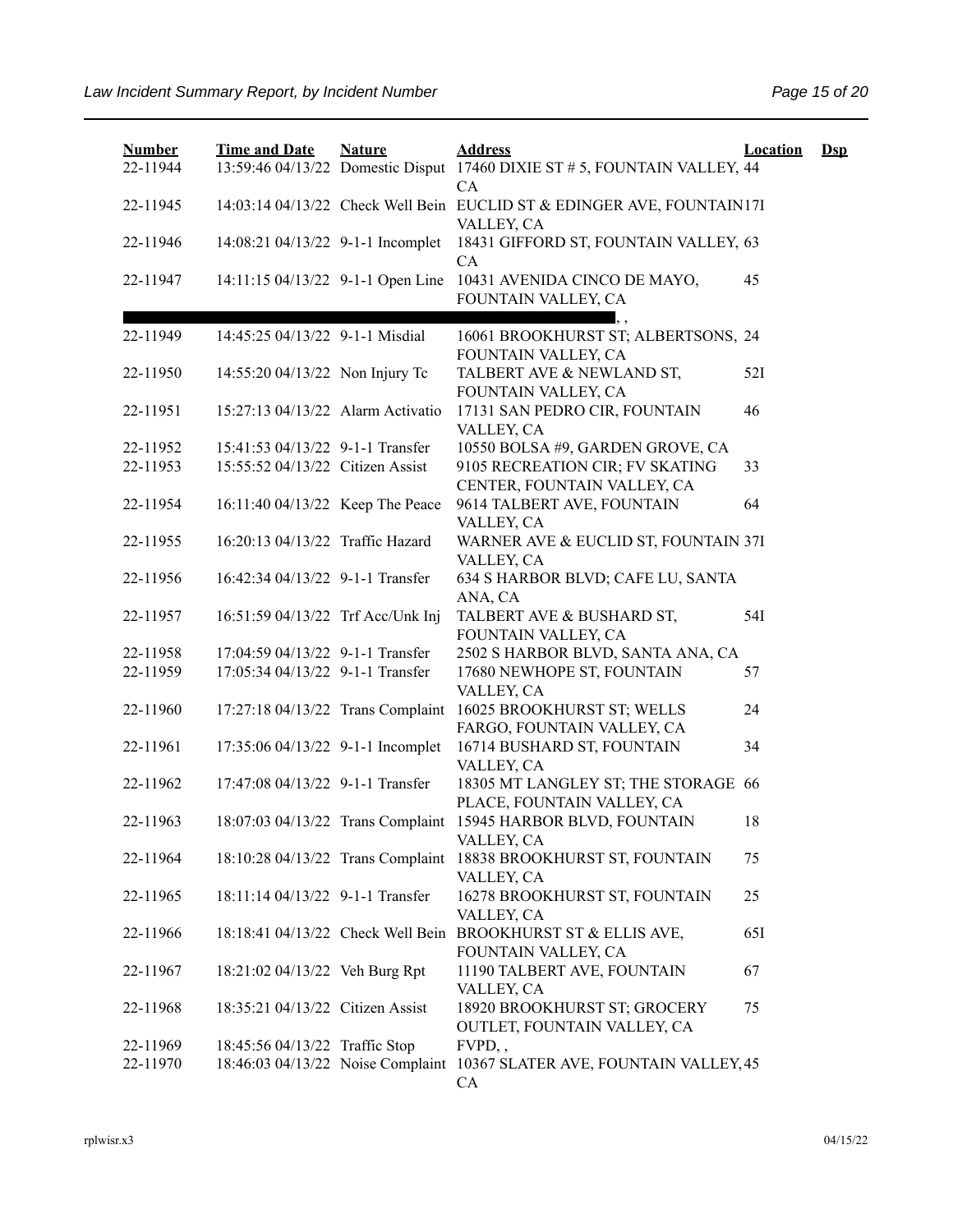| <b>Number</b><br>22-11971 | <b>Time and Date</b><br>18:56:56 04/13/22 Outside Agency | <b>Nature</b> | <b>Address</b><br>BROOKHURST ST & 405, FOUNTAIN                                       | Location<br>54 | $\mathbf{Dsp}$ |
|---------------------------|----------------------------------------------------------|---------------|---------------------------------------------------------------------------------------|----------------|----------------|
|                           |                                                          |               | VALLEY, CA                                                                            |                |                |
| 22-11972                  | 19:49:30 04/13/22 Trespasser                             |               | 10067 LOS CABALLOS CRT, FOUNTAIN<br>VALLEY, CA                                        | 65             |                |
| 22-11973                  | 20:23:23 04/13/22 Trans Complaint                        |               | 9091 GARFIELD AVE; SAVERS,<br>FOUNTAIN VALLEY, CA                                     | 73             |                |
| 22-11974                  | 20:28:50 04/13/22 9-1-1 Misdial                          |               | 11460 WARNER AVE; COASTLINE<br>COMMUNITY COLLEGE, FOUNTAIN                            | 47             |                |
| 22-11975                  | 20:56:50 04/13/22 Domestic Disput                        |               | VALLEY, CA<br>WARNER AVE & EUCLID ST;EAST,<br>FOUNTAIN VALLEY, CA                     | 37I            |                |
|                           |                                                          |               |                                                                                       |                |                |
| 22-11977                  | 21:27:22 04/13/22 Coyote Issue                           |               | 17266 FLAME TREE CIR, FOUNTAIN                                                        | 44             |                |
| 22-11978                  | 21:55:48 04/13/22 Susp Subj                              |               | VALLEY, CA<br>17150 BROOKHURST ST # B; WING<br>STOP, FOUNTAIN VALLEY, CA              | 45             |                |
| 22-11979                  | 22:00:02 04/13/22 Patrol Check                           |               | 17101 BUSHARD ST; SPEC SERVICES,<br>FOUNTAIN VALLEY, CA                               | 43             |                |
| 22-11980                  | 21:59:13 04/13/22 Info Entry Only                        |               | 10200 SLATER AVE, FOUNTAIN VALLEY, 55<br>CA                                           |                |                |
| 22-11981                  | 22:42:51 04/13/22 9-1-1 Transfer                         |               | 10813 EL CENTRO AVE, FOUNTAIN<br>VALLEY, CA                                           | 46             |                |
| 22-11982                  | 22:58:42 04/13/22 Vandalism Rpt                          |               | 18300 EUCLID ST; VCA EMERGENCY<br>ANIMAL HOSPITAL, FOUNTAIN<br>VALLEY, CA             | 67             |                |
| 22-11983                  | 23:23:41 04/13/22 Unk Trouble                            |               | BROOKHURST ST & PHILLIPS AVE,<br>FOUNTAIN VALLEY, CA                                  | 64             |                |
| 22-11984                  | 23:26:32 04/13/22 9-1-1 Incomplet                        |               | X:-117.955291, Y:33.697439,,                                                          |                |                |
| 22-11985                  | 23:37:42 04/13/22 Alarm Activatio                        |               | 9024 RECREATION CIR, FOUNTAIN<br>VALLEY, CA                                           | 33             | <b>UNF</b>     |
| 22-11986                  | 23:38:41 04/13/22 Priv Prop Imp                          |               | 9440 CLOVER AVE; GRANDE APTS,<br>FOUNTAIN VALLEY, CA                                  | 33             |                |
| 22-11987                  | 23:55:39 04/13/22 9-1-1 Transfer                         |               | 9780 JAMES RIVER CIR, FOUNTAIN<br>VALLEY, CA                                          | 74             |                |
| 22-11988                  |                                                          |               | 00:05:34 04/14/22 Trans Complaint 17160 SAN MATEO ST # F4, FOUNTAIN<br>VALLEY, CA     | 45             |                |
| 22-11989                  | 00:58:17 04/14/22 Bike Stop                              |               | TALBERT AVE & LOS VASOS ST,<br>FOUNTAIN VALLEY, CA                                    | 56             |                |
| 22-11990                  |                                                          |               | 01:05:25 04/14/22 9-1-1 Abandoned 16205 BROOKHURST ST; DENNYS,<br>FOUNTAIN VALLEY, CA | 24             |                |
| 22-11991                  | 01:54:01 04/14/22 Patrol Check                           |               | 18591 BROOKHURST ST; MIMIS<br>JEWELRY, FOUNTAIN VALLEY, CA                            | 74             |                |
| 22-11992                  | 02:07:41 04/14/22 Fireworks                              |               | 9042 MINT AVE, FOUNTAIN VALLEY, CA23                                                  |                |                |
| 22-11993                  | 02:13:05 04/14/22 Priv Prop Imp                          |               | 9440 CLOVER AVE, FOUNTAIN VALLEY, 33<br>CA                                            |                |                |
| 22-11994                  | 02:28:02 04/14/22 Direct Pat/Traf                        |               | 16801 EUCLID ST; MILE SQUARE PARK, 36<br>ORANGE, CA                                   |                |                |
| 22-11995                  | 05:47:23 04/14/22 Patrol Check                           |               | 18591 BROOKHURST ST; MIMIS<br>JEWELRY, FOUNTAIN VALLEY, CA                            | 74             |                |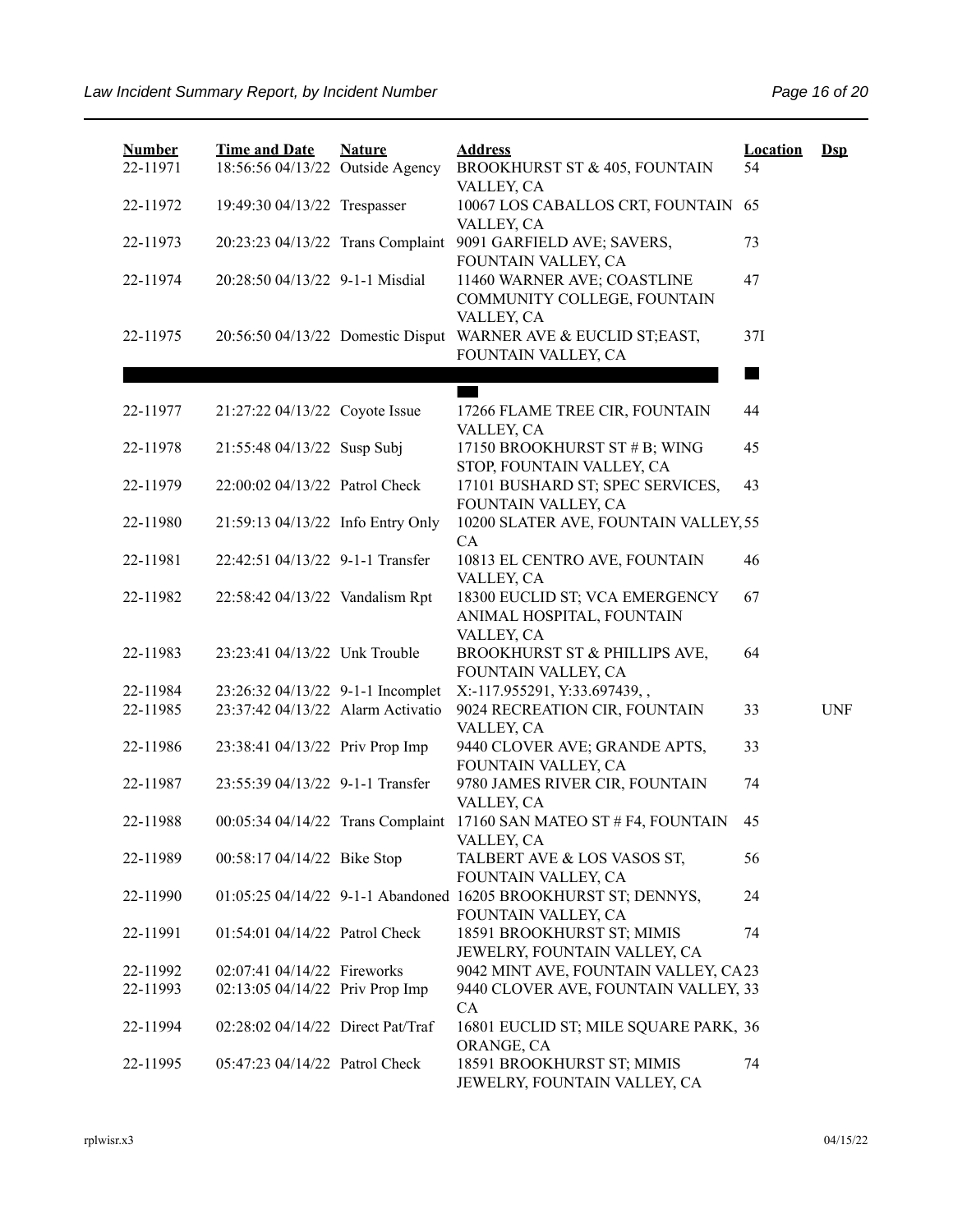| <b>Number</b> | <b>Time and Date</b>              | <b>Nature</b> | <b>Address</b>                                                                          | <b>Location</b> | $\mathbf{Dsp}$ |
|---------------|-----------------------------------|---------------|-----------------------------------------------------------------------------------------|-----------------|----------------|
| 22-11996      | 06:55:08 04/14/22 Alarm Activatio |               | 17331 NEWHOPE ST, FOUNTAIN<br>VALLEY, CA                                                | 47              |                |
| 22-11997      | 07:00:06 04/14/22 Priv Prop Imp   |               | 16061 BROOKHURST ST; ALBERTSONS, 24<br>FOUNTAIN VALLEY, CA                              |                 |                |
| 22-11998      | 07:19:43 04/14/22 Traffic Stop    |               | 18122 BROOKHURST ST # 2; DUNKIN<br>DONUTS, FOUNTAIN VALLEY, CA                          | 65              |                |
| 22-11999      | 07:28:57 04/14/22 Street Sweeping |               | 10200 SLATER AVE, FOUNTAIN VALLEY, 55<br><b>CA</b>                                      |                 |                |
| 22-12000      | 07:35:52 04/14/22 Direct Pat/Traf |               | CITYWIDE,,                                                                              |                 |                |
| 22-12001      | 08:01:14 04/14/22 9-1-1 Incomplet |               | 18111 BROOKHURST ST; MEMORIAL<br>CARE ORANGE COAST MEDICAL CENT,<br>FOUNTAIN VALLEY, CA | 64              |                |
| 22-12002      | 08:14:37 04/14/22 9-1-1 Transfer  |               | 9780 JAMES RIVER CIR, FOUNTAIN<br>VALLEY, CA                                            | 74              |                |
| 22-12003      | 08:14:30 04/14/22 Reckless Veh    |               | HARBOR BLVD & EDINGER AVE,<br>FOUNTAIN VALLEY, CA                                       | OUT29           |                |
| 22-12005      | 10:04:48 04/14/22 Hlo Followup    |               | 16400 BROOKHURST ST; FV REC<br>CENTER, FOUNTAIN VALLEY, CA                              | 25              |                |
| 22-12006      | 10:06:28 04/14/22 Courtesy Rpt    |               | NEWHOPE ST & WARNER AVE,<br>FOUNTAIN VALLEY, CA                                         | 38I             |                |
| 22-12007      | 08:42:00 04/14/22 Follow Up       |               | 7472 WARNER; BEST TOW, HUNTINGTN<br>BCH, CA                                             |                 |                |
| 22-12009      | 10:10:37 04/14/22 Trans Complaint |               | 11170 WARNER AVE, FOUNTAIN<br>VALLEY, CA                                                | 47              |                |
| 22-12010      | 10:11:41 04/14/22 Keep The Peace  |               | 17191 BUTTONWOOD ST, FOUNTAIN<br>VALLEY, CA                                             | 44              |                |
| 22-12012      | 10:14:49 04/14/22 Registrant      |               | 10361 SLATER AVE #204, FOUNTAIN<br>VALLEY, CA                                           | 45              |                |
| 22-12013      | 10:17:02 04/14/22 Traffic Stop    |               | BUSHARD ST & TALBERT AVE,<br>FOUNTAIN VALLEY, CA                                        | 54I             |                |
| 22-12014      | 10:17:30 04/14/22 Traffic Stop    |               | 18100 BROOKHURST ST; OFFICE<br>DEPOT, FOUNTAIN VALLEY, CA                               | 65              |                |
| 22-12015      | 10:23:08 04/14/22 Trans Complaint |               | 10950 WARNER AVE; 7 ELEVEN,<br>FOUNTAIN VALLEY, CA                                      | 46              |                |
| 22-12016      |                                   |               | 08:55:00 04/14/22 Check Well Bein BROOKHURST ST & WARNER AVE,<br>FOUNTAIN VALLEY, CA    | 35I             |                |
| 22-12017      | 10:30:48 04/14/22 Follow Up       |               | 10200 SLATER AVE, FOUNTAIN VALLEY, 55<br>CA                                             |                 |                |
| 22-12018      | 09:45:00 04/14/22 Traffic Stop    |               | MACARTHUR / HARBOR; S OF, COSTA<br>MESA, CA                                             |                 |                |
| 22-12020      | 10:39:21 04/14/22 Battery Rpt     |               | 10175 SLATER AVE #200;<br>RENAISSANCE RECOVERY, FOUNTAIN<br>VALLEY, CA                  | 45              |                |
| 22-12021      | 10:39:17 04/14/22 Trans Complaint |               | 17100 EUCLID ST; FV HOSPITAL,<br>FOUNTAIN VALLEY, CA                                    | 47              |                |
| 22-12022      |                                   |               | 10:44:28 04/14/22 Noise Complaint 10067 STILBITE AVE, FOUNTAIN<br>VALLEY, CA            | 15              |                |
|               |                                   |               |                                                                                         |                 |                |

ī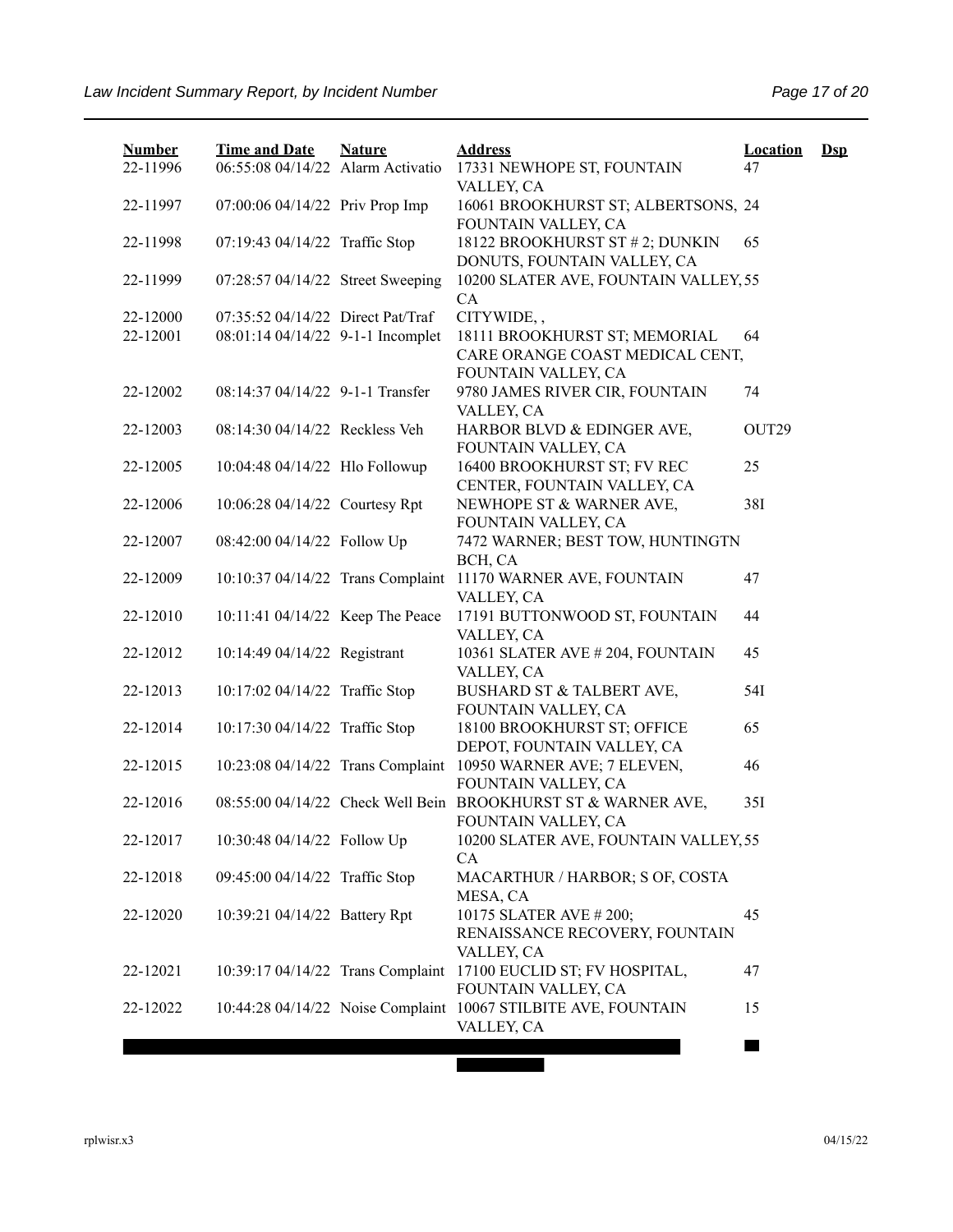| <b>Number</b> | <b>Time and Date</b>              | <b>Nature</b> | <b>Address</b>                                                        | Location | $\mathbf{Dsp}$ |
|---------------|-----------------------------------|---------------|-----------------------------------------------------------------------|----------|----------------|
| 22-12024      | 09:50:00 04/14/22 Traffic Hazard  |               | BROOKHURST ST & HEIL AVE,<br>FOUNTAIN VALLEY, CA                      | 25I      |                |
| 22-12025      | 10:53:28 04/14/22 Citizen Assist  |               | 814 EUCALYPTUS LN, FOUNTAIN                                           | 64       |                |
|               |                                   |               | VALLEY, CA                                                            |          |                |
| 22-12027      | 11:10:54 04/14/22 Drunk Driver    |               | BROOKHURST ST & SLATER AVE,                                           | 45I      |                |
| 22-12028      | 11:12:29 04/14/22 Traffic Stop    |               | FOUNTAIN VALLEY, CA<br>18100 BROOKHURST ST; OFFICE                    | 65       |                |
|               |                                   |               | DEPOT, FOUNTAIN VALLEY, CA                                            |          |                |
| 22-12029      | 11:10:38 04/14/22 Illegal Parking |               | 10280 WARNER AVE, FOUNTAIN                                            | 45       |                |
|               |                                   |               | VALLEY, CA                                                            |          |                |
| 22-12030      | 11:17:51 04/14/22 Trans Complaint |               | 10900 WARNER AVE #101A; DOCTORS                                       | 46       |                |
|               |                                   |               | SURGERY CENTER LLC, FOUNTAIN<br>VALLEY, CA                            |          |                |
| 22-12031      | 11:22:41 04/14/22 Traffic Stop    |               | 18111 BROOKHURST ST, FOUNTAIN                                         | 64       |                |
|               |                                   |               | VALLEY, CA                                                            |          |                |
| 22-12032      | 11:26:33 04/14/22 Registrant      |               | 17131 APRICOT CIR, FOUNTAIN                                           | 44       |                |
| 22-12033      | 11:44:02 04/14/22 Susp Circs      |               | VALLEY, CA<br>18315 BROOKHURST ST # 2; CORNER                         | 64       |                |
|               |                                   |               | BAKERY CAFE, FOUNTAIN VALLEY, CA                                      |          |                |
| 22-12034      | 11:50:15 04/14/22 Citizen Assist  |               | 17914 LOS VASOS ST, FOUNTAIN                                          | 56       |                |
|               |                                   |               | VALLEY, CA                                                            |          |                |
|               |                                   |               |                                                                       | a sa     |                |
| 22-12037      | 12:12:48 04/14/22 Traffic Stop    |               | 9920 TALBERT AVE; OC MEMORIAL                                         | 64       |                |
|               |                                   |               | HOSPITAL; SOF, FOUNTAIN VALLEY, CA                                    |          |                |
| 22-12038      | 12:28:22 04/14/22 Traffic Stop    |               | 18450 BROOKHURST ST; KAPPO                                            | 65       |                |
|               |                                   |               | HONDA, FOUNTAIN VALLEY, CA                                            |          |                |
| 22-12039      | 12:26:56 04/14/22 Fraud Rpt       |               | 16156 SHASTA ST, FOUNTAIN VALLEY,                                     | 28       |                |
| 22-12041      | 12:37:27 04/14/22 Traffic Stop    |               | CA<br>BROOKHURST ST & SLATER AVE; N OF, 45I                           |          |                |
|               |                                   |               | FOUNTAIN VALLEY, CA                                                   |          |                |
| 22-12042      | 12:40:48 04/14/22 Traffic Stop    |               | BROOKHURST ST & QUAIL AVE,                                            | 65       |                |
|               |                                   |               | FOUNTAIN VALLEY, CA                                                   |          |                |
| 22-12043      | 12:51:01 04/14/22 Direct Pat/Traf |               | BUSHARD ST & TALBERT AVE,<br>FOUNTAIN VALLEY, CA                      | 54I      |                |
| 22-12044      | 12:58:05 04/14/22 Traffic Stop    |               | BUSHARD ST & SWIFT AVE, FOUNTAIN 63                                   |          |                |
|               |                                   |               | VALLEY, CA                                                            |          |                |
| 22-12045      | 13:10:01 04/14/22 Traffic Stop    |               | HARBOR / CRODDY,,                                                     |          |                |
| 22-12047      | 13:13:52 04/14/22 Citizen Assist  |               | 16417 SHASTA ST, FOUNTAIN VALLEY, 28                                  |          |                |
| 22-12048      | 13:17:34 04/14/22 Trans Complaint |               | CA<br>17860 NEWHOPE ST #107; SALON                                    | 57       |                |
|               |                                   |               | SHANTI, FOUNTAIN VALLEY, CA                                           |          |                |
| 22-12049      | 13:22:34 04/14/22 Traffic Stop    |               | BROOKHURST ST & EDINGER AVE;                                          | 151      |                |
|               |                                   |               | ALBERTSONS, FOUNTAIN VALLEY, CA                                       |          |                |
| 22-12050      |                                   |               | 13:22:45 04/14/22 Check Well Bein 17876 NEWHOPE ST; DOLLAR TREE,      | 57       |                |
| 22-12051      | 13:26:05 04/14/22 Traffic Stop    |               | FOUNTAIN VALLEY, CA<br>TALBERT AVE & FOSTER ST; WOF,                  | 54       |                |
|               |                                   |               | FOUNTAIN VALLEY, CA                                                   |          |                |
| 22-12053      |                                   |               | 13:29:47 04/14/22 Trans Complaint 17850 NEWHOPE ST #101; STARBUCKS 57 |          |                |
|               |                                   |               | COFFEE, FOUNTAIN VALLEY, CA                                           |          |                |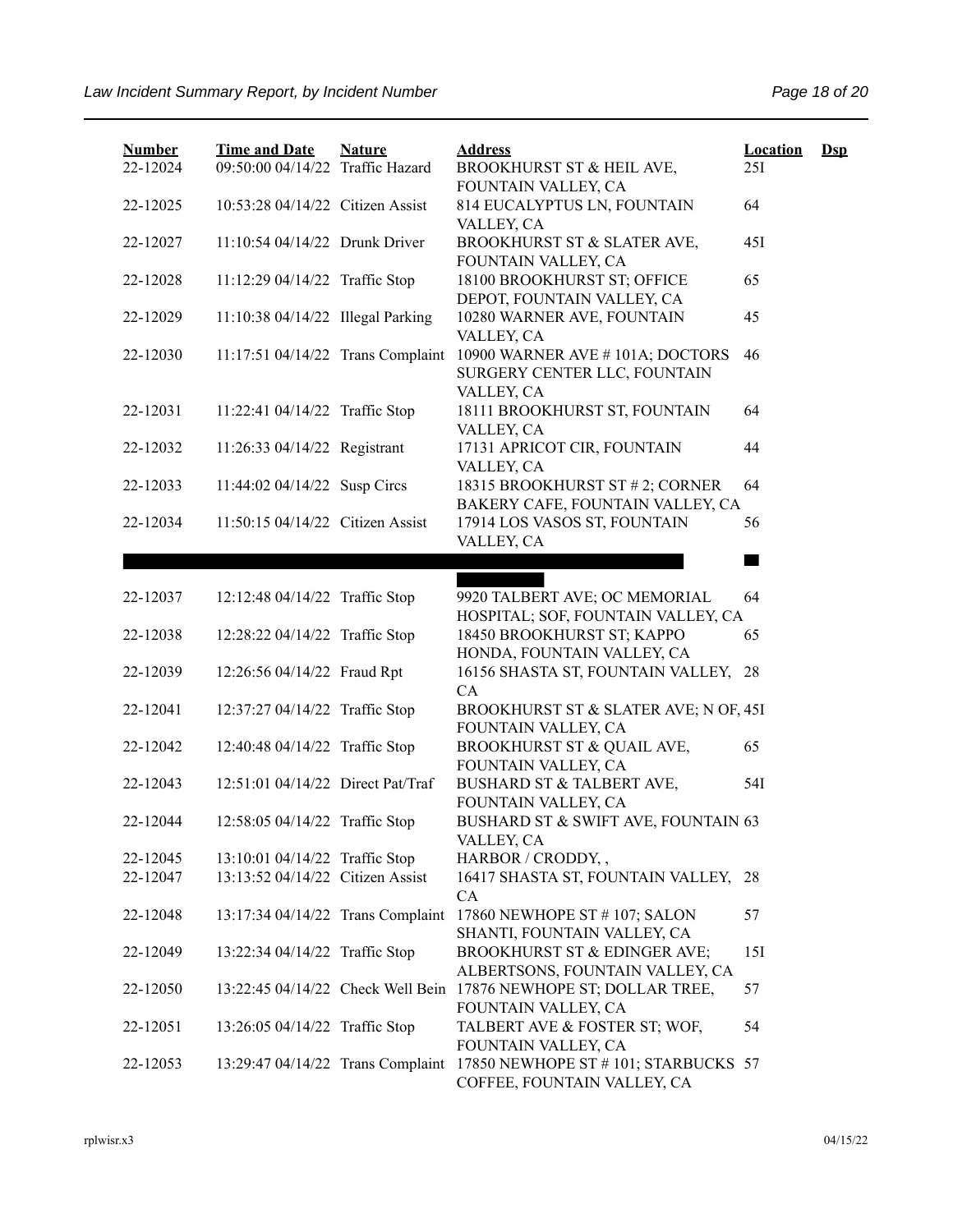| <b>Number</b> | <b>Time and Date</b>              | <b>Nature</b> | <b>Address</b>                                                                                                    | <b>Location</b> | $\mathbf{Dsp}$ |
|---------------|-----------------------------------|---------------|-------------------------------------------------------------------------------------------------------------------|-----------------|----------------|
| 22-12054      | 13:36:28 04/14/22 Fraud Rpt       |               | 9177 EL TANGO CIR, FOUNTAIN<br>VALLEY, CA                                                                         | 53              |                |
| 22-12055      | 13:34:36 04/14/22 Trans Complaint |               | 17020 MAGNOLIA ST; KAWAII BAKERY, 43<br>FOUNTAIN VALLEY, CA                                                       |                 |                |
| 22-12056      | 13:40:46 04/14/22 Fvmc Violation  |               | EDINGER AVE & BROOKHURST ST,<br>FOUNTAIN VALLEY, CA                                                               | 15I             |                |
| 22-12057      | 13:48:04 04/14/22 Ped Check       |               | 17940 NEWHOPE ST; PETSMART,<br>FOUNTAIN VALLEY, CA                                                                | 57              |                |
| 22-12058      | 14:04:28 04/14/22 Fraud In Progre |               | 18709 BROOKHURST ST # 5A; NAVY<br>FEDERAL CREDIT UNION, FOUNTAIN<br>VALLEY, CA                                    | 74              |                |
| 22-12059      | 14:16:27 04/14/22 Follow Up       |               | 16141 HARBOR BLVD; DOLLAR TREE,<br>FOUNTAIN VALLEY, CA                                                            | 28              |                |
| 22-12060      | 14:17:11 04/14/22 Inj Traffic Acc |               | 16061 BROOKHURST ST;<br>ALBERTSONS; REAR, FOUNTAIN<br>VALLEY, CA                                                  | 24              |                |
| 22-12062      | 14:31:30 04/14/22 9-1-1 Open Line |               | 17816 BUSHARD ST; FVHS, FOUNTAIN<br>VALLEY, CA                                                                    | 54              |                |
|               |                                   |               |                                                                                                                   |                 |                |
| 22-12064      | 15:03:50 04/14/22 Stolen Veh Rpt  |               | 10407 SLATER AVE #205, FOUNTAIN<br>VALLEY, CA                                                                     | 45              |                |
| 22-12065      | 15:09:38 04/14/22 Follow Up       |               | 10950 WARNER AVE; 7 ELEVEN,<br>FOUNTAIN VALLEY, CA                                                                | 46              |                |
| 22-12066      | 15:23:25 04/14/22 Check Well Bein |               | 17966 BROOKHURST ST; SHELL GAS,<br>FOUNTAIN VALLEY, CA                                                            | 55              |                |
| 22-12071      | 16:35:28 04/14/22 Non Injury Tc   |               | HARBOR BLVD & EDINGER AVE,<br>FOUNTAIN VALLEY, CA                                                                 | OUT29           |                |
| 22-12073      | 16:40:46 04/14/22 9-1-1 Transfer  |               | 18667 SAN FELIPE ST; JBT WILBUR<br>ELDERCARE 2, FOUNTAIN VALLEY, CA                                               | 75              |                |
| 22-12074      | 16:45:13 04/14/22 Fraud Rpt       |               | 17790 SAN CANDELO ST, FOUNTAIN<br>VALLEY, CA                                                                      | 56              |                |
| 22-12075      | 17:01:06 04/14/22 Traffic Stop    |               | BROOKHURST ST & TALBERT AVE; S/E, 55I<br>FOUNTAIN VALLEY, CA                                                      |                 |                |
| 22-12079      | 17:29:13 04/14/22 Traffic Stop    |               | 17816 BUSHARD ST; FVHS, FOUNTAIN<br>VALLEY, CA                                                                    | 54              |                |
| 22-12081      |                                   |               | 17:35:34 04/14/22 Trans Complaint 15972 EUCLID ST # A; TAN HOANG<br>HUONG BAKERY AND DELI, FOUNTAIN<br>VALLEY, CA | 17              |                |
| 22-12082      | 18:02:59 04/14/22 Traffic Hazard  |               | MAGNOLIA ST & GARFIELD AVE,<br>FOUNTAIN VALLEY, CA                                                                | OUT73           |                |
| 22-12083      | 18:41:48 04/14/22 Signal Issue    |               | TALBERT AVE & BROOKHURST ST,<br>FOUNTAIN VALLEY, CA                                                               | 55I             |                |
| 22-12084      | 19:13:23 04/14/22 Trans Complaint |               | 16400 BROOKHURST ST; FV REC<br>CENTER, FOUNTAIN VALLEY, CA                                                        | 25              |                |
| 22-12085      | 19:21:11 04/14/22 Traffic Stop    |               | BROOKHURST ST & SLATER AVE,<br>FOUNTAIN VALLEY, CA                                                                | 45I             |                |
| 22-12086      | 19:24:58 04/14/22 Trans Complaint |               | 18122 BROOKHURST ST # 2; DUNKIN<br>DONUTS, FOUNTAIN VALLEY, CA                                                    | 65              |                |